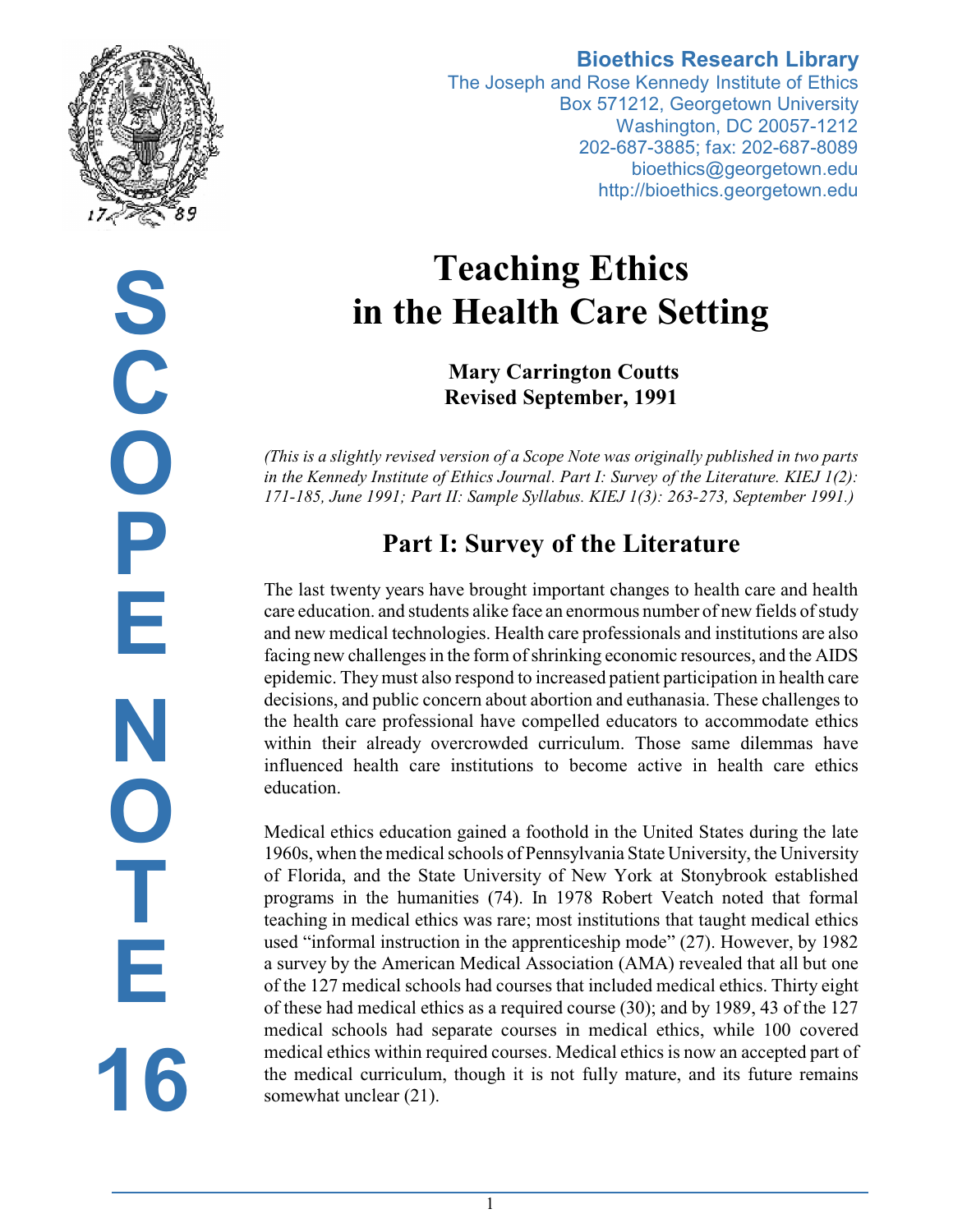## **Table of Contents**

The evolution of ethics in the nursing curriculum has essentiallymirrored that of the medical curriculum. A 1977 survey of baccalaureate nursing programs revealed that only 7 percent of nursing programs required courses in ethics (58). A decade later a second survey of undergraduate programs identified 85 percent of responding nursing schools as teaching nursing ethics either in separate ethics courses or within other required courses (11).

Though the precise future of health care ethics may be unpredictable, there is little thought that the role of ethics will diminish in importance as the 21st century approaches. Ethics is seen as part of a larger plan to develop and enhance the health professional's human values, social conscience, and interpersonal skills. "This broader effort derives from concerns about the personal attributes and humanistic sensitivity of physicians, the recent overly 'scientized' trend in premedical education, the selection of medical students, and the socialization and cynicism engendered by medical education" (21, p. 705).

While nearly every medical and nursing school in the United States now teaches ethics in one form or another, the degree to which ethics is integrated into the curriculum varies from school to school. Some ethics courses are required elements of the students' education; some institutions require attendance at seminars and ethics grand rounds. Other schools offer an array of elective courses in topics that relate to ethics in medicine and nursing (including medical humanities, medicine and the law, literature and medicine, history of medicine, patient advocacy, and human values in nursing.) "Brown bag" seminars and journal clubs are also common.

There is much debate over how health care ethics should be taught. Some argue that medical professionals should be conversant with theories of ethics and principles of biomedical ethics. Others think that a theoretical approach will alienate already overworked medical or nursing students, and that instruction in ethical theory should be kept to a minimum. Case studies are frequently cited as a way to involve students in medical decision making, forcing them to analyze problems that they can relate to their own experiences.

Additional concerns center around who should teach health care ethics. Frequently, physicians and nurses interested in ethics teach courses. Some commentators see this as the most desirable arrangement, asserting that practicing health care professionals best understand the conflicts faced by physicians and nurses-in-training. However, there is a growing pool of professionals who are undergoing training as medical ethicists. These individuals study ethical theory and bioethical principles in depth at the graduate level with the goal of cooperating with medical and nursing faculty in teaching students to solve ethical dilemmas. The rationale behind training specialists in ethics is that they bring a different expertise and perspective to the care of patients that can be very valuable in training health care professionals. Other professionals who are also teaching health care ethics include philosophers, theologians, biologists, attorneys, public health administrators, psychologists, and sociologists.

Teaching styles vary. Some instructors rely heavily on lectures, while others prefer to base instruction on case studies. Some courses are taught using a prescribed set of readings, and topics for discussion; some even use computer-assisted instruction. There are teachers who integrate ethics into clinical rounds, so that ethics are taught at the bedside, not in the classroom. Other courses are student-directed, in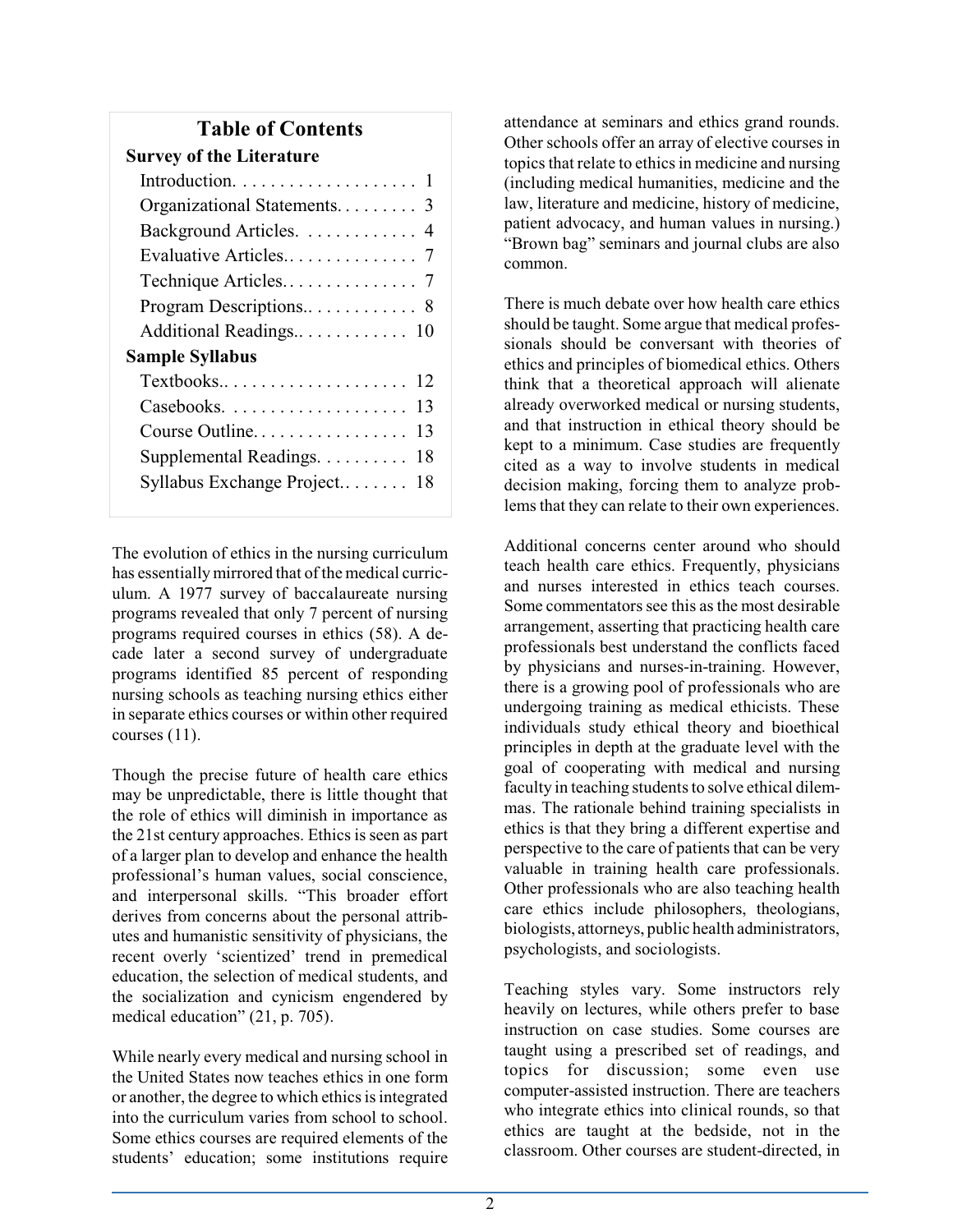which topics of discussion are chosen by the students, and case studies come from the students' own experiences.

In surveying the teaching of medical and nursing ethics, it is evident that every instructor and program has his or her own method of imparting information and engaging students. Many of them report successful experiences with very different methodologies. While evaluation of the effectiveness of medical ethics education is rather underdeveloped, it seems clear that programs can learn from one another.

Presented below is a selection of references pertaining to the teaching of ethics in the health care setting. It is not intended to be comprehensive, but is offered as a sample of the literature.

## **ORGANIZATIONAL STATEMENTS**

1. American Association of Dental Schools. **Curriculum Guidelines on Ethics and Professionalism in Dentistry**. *Journal of Dental Education* 53(2): 144-148, February 1989.

The American Association of Dental Schools expects dentists to be committed to the "moral principles that are the basis of a profession's contract with society," and stresses that dental students need to develop an attitude that ethical decisionmaking is a process requiring lifelong learning and commitment. To this end, guidelines are presented for the teaching of clinically-oriented dental ethics education.

2. American Association of Colleges of Nursing. **ESSENTIALS OF COLLEGE AND UNIVERSITY EDUCATION FOR PROFESSIONALNURSING**.Washington, DC: American Association of Colleges of Nursing, 1986.

The American Association of Colleges of Nursing identifies seven essential values for the professional nurse: altruism, equality, esthetics, freedom, human dignity, justice, and truth. These values constitute an integral portion of the curriculum in many courses in nursing ethics and demonstrate the need for nursing ethics education.

3. American Board of Internal Medicine.

Subcommittee on Evaluation of the Humanistic Qualities of the Internist. **Evaluation of Humanistic Qualities in the Internist**. *Annals of Internal Medicine* 99(5): 720-724, November 1983.

The American Board of Internal Medicine affirms the importance of humanistic traits in physicians, and outlines the methods to instill and evaluate these qualities. Specifically, the Board will continue to include questions that address cognitive aspects of medical ethics in its written examinations, and those who fail to meet the Board's humanistic standards will be excluded from admission to a certifying examination.

4. American Board of Pediatrics. Medical Ethics Subcommittee. **Teaching and Evaluation of Interpersonal Skills and Ethical Decision Making in Pediatrics**. *Pediatrics* 79(5): 829-833, May 1987.

Beginning in 1982, the American Board of Pediatrics (ABP) has required that pediatric program directors attest to each ABP applicant's "ethical and moral behavior as it affected his or her professional performance." After listing desirable traits, suggestions are made for education and evaluation through the use of positive role models, conferences, review of patient care, role-plays, counseling and feedback from patients, families and peers.

5. American Medical Association. House of Delegates. **Teaching Clinical Medical Ethics in Medical Schools (Resolution Number 126)**. *Proceedings of the House of Delegates*: 388, June 1986.

In a very brief statement, the House of Delegates adopted a resolution stating that the AMA supported required medical ethics instruction in medical schools.

6. Association of American Medical Colleges. **INTEGRATING HUMAN VALUES TEACHING PROGRAMS INTO MEDICAL STUDENTS' CLINICAL EDUCATION**. Washington, DC: The Association, November 1986.

The most fulfilled physician is one with a strongly developed sense of professional responsibility and commitment to patients, and one who has lifted his or her practice above the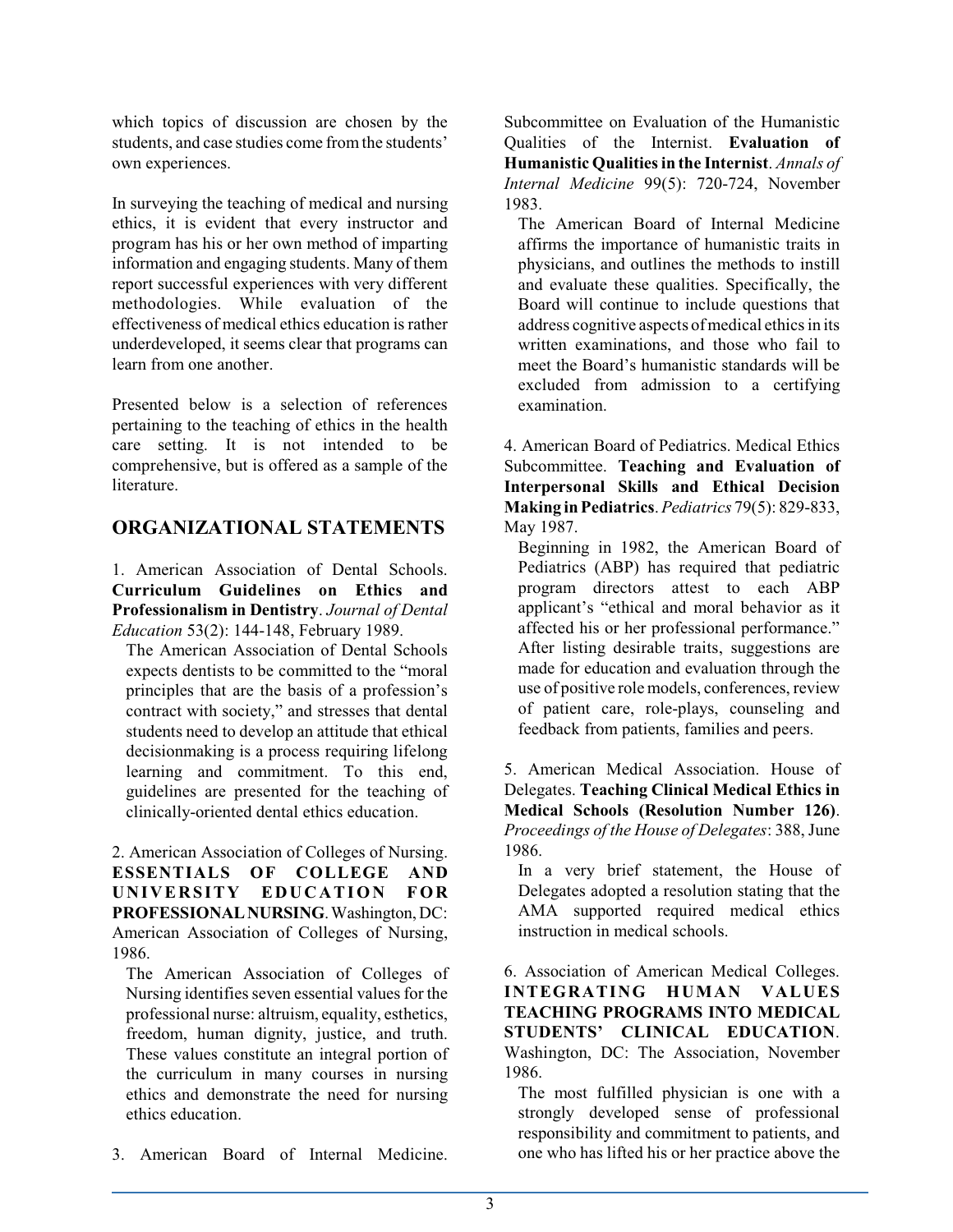business realm, according to the Association of American Medical Colleges (AAMC). Furthermore, only those with ethical decision-making abilities and good interpersonal skills will be perceived as clinically competent. With this introduction, the AAMC presents an overview of medical ethics programs in 1986.

7. Institute of Medical Ethics. Working Party on the Teaching of Medical Ethics. **THE POND REPORT: THE TEACHING OF MEDICAL ETHICS** (Desmond Pond, Chairman). London: Institute of Medical Ethics, (BMA House, Tavistock Square, WC1 H9JR) 1987.

While The Pond Report stresses the importance of teaching biomedical ethics, it goes further than others in outlining topics to be covered, and emphasizes planning and scheduling. It also reports physician and student reactions to current methods of teaching medical ethics.

## **BACKGROUND ARTICLES**

8. Barlotta, Flora M.; and Scheirton, Linda S. **The Role of the Hospital Ethics Committee in Educating Members of the Medical Staff**. *HEC (Hospital Ethics Committee) Forum* 1(3): 151-158, 1989.

In a brief survey on the importance of teaching biomedical ethics, the authors stress the role that hospital ethics committees should play in the ongoing education of hospital staff. Barlotta and Scheirton provide suggestions for modes of education, including formal courses, seminars, in-service education to explain new policies or guidelines relevant to bioethics, ethics grand rounds, clinical clerkships, "brown bag" lunches, and audiovisual films.

9. Bickel, Janet. **Human Values Teaching Programs in the Clinical Education of Medical Students**. *Journal of Medical Education* 62(5): 369-378, May 1987.

Bickel presents the results of a survey of medical schools and their medical ethics education in 1984-85. Eighty-four percent of medical schools required one human values course during the first two years; 34 percent required courses during the third or fourth years. Also included are the characteristics of instructors of medical ethics, faculty

development efforts, barriers against further integration into the medical curriculum, and the evaluation of courses.

10. **Bioethics Education: Diversity and Critique**. Edited byLaurence B. McCullough and Albert R. Jonsen. *Journal of Medicine and Philosophy* 16(1): February 1991.

The entire issue of this journal includes commentaries on how we teach medical ethics, and what we should be teaching. Alisa Carse discusses principle-based approaches to ethics and advocates an alternate "care orientation". John Arras evaluates recent work on casuistry and advocates the use of case studies in medical ethics education with a "theory-modest" curriculum. Stephen Wear notes some hazards ofthe "new ethos" of patient autonomy. Richard Wright analyzes the dichotomy between bioethics as a field of philosophy and the field of medicine. Lachian Forrow, *et al*. provide an outline of what a resident should learn during his medical ethics training. Finally, in his cultural critique of bioethics, Albert R. Jonsen challenges the current emphasis on ethical principles and the tendency toward moral relativismwhile calling for a more multi-faceted approach to bioethics.

11. Cassells, Judith M.; and Redman, Barbara K. **Preparing Students to Be Moral Agents in Clinical Nursing Practice: Report of a National Study**. *Nursing Clinics of North America* 24(2): 463-473, June 1989.

Drs. Cassells and Redman report the results of a survey of undergraduate nursing students from 1984 to 1987. The survey reports that ethics is regularly included in the baccalaureate nursing curriculum and that students experience a sense of growth from ethics education. The authors conclude that different educational strategies are successful in teaching nursing ethics and that a systematic approach to analyzing ethical dilemmas can and should be taught to undergraduate nursing students.

#### 12. Clouser, K. Danner. **TEACHING BIOETHICS: STRATEGIES, PROBLEMS AND RESOURCES**. Hastings-on-Hudson, NY: Hastings Center, 1980.

As part of the Hastings Center Project on the Teaching of Ethics in the late 1970s and early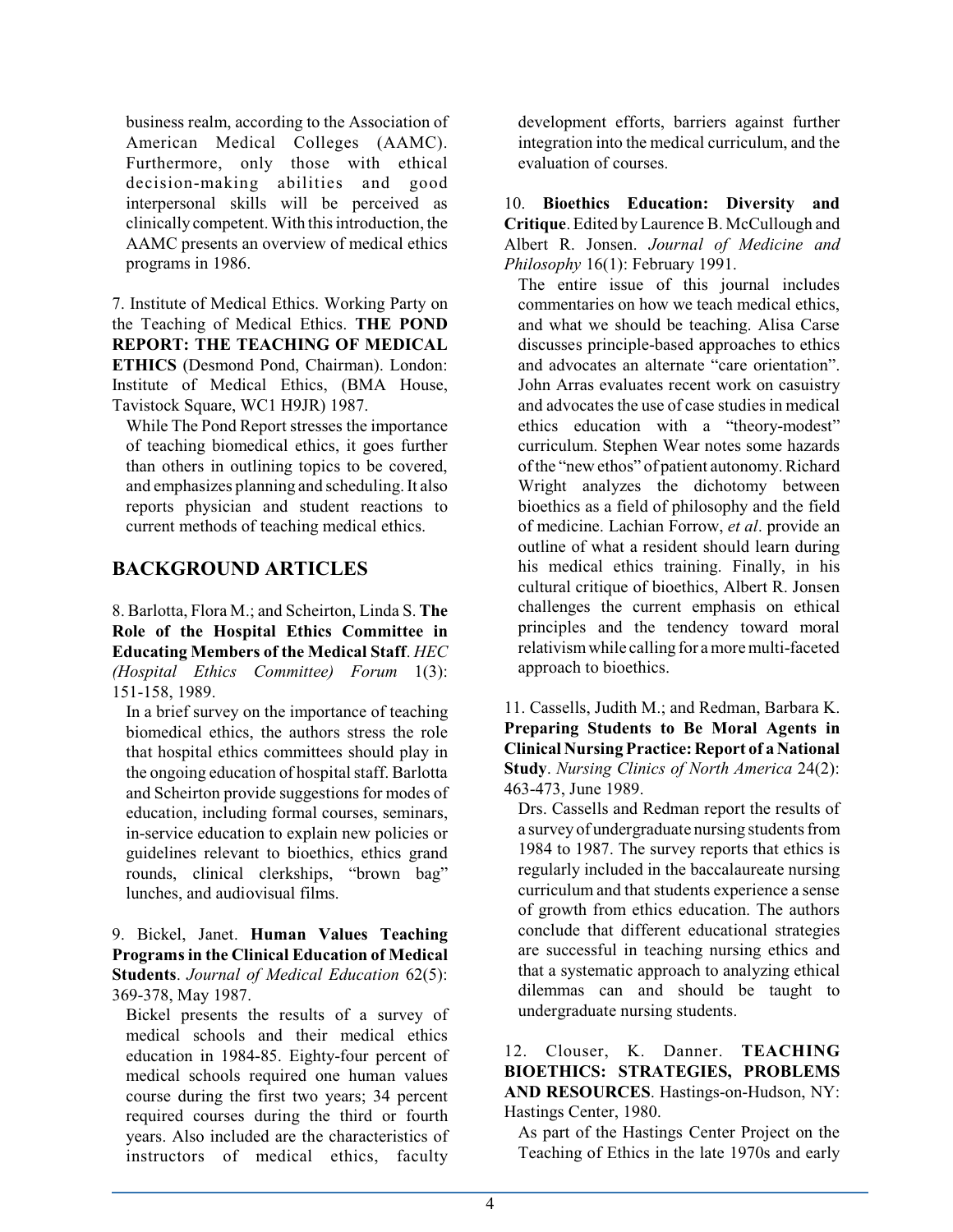1980s Professor Clouser provides an introduction to the teaching of bioethics — in medical and nursing schools, in undergraduate institutions, and in various allied health schools. Clouser presents subject matter, outlines goals, surveys teaching methods, and identifies some obstacles to overcome. Although some of the bibliographic materials are now dated, it provides a valuable foundation upon which to build.

13. Cragg, Catherine E. **Nursing Ethics: Essential Component of Continuing Education**. *Journal of Continuing Education in Nursing* 19(6): 266-269, December 1988.

Cragg points out that while many younger nurses were exposed to ethics in their undergraduate studies, most nurses working today completed their formal education before bioethics was considered an important element of biomedical education. The author draws attention to the nursing literature that substantiates the theory that better ethical decision making reduces stress and burnout among nurses and improves patient care.

14. Culver, Charles M., et al. **Basic Curricular Goals in Medical Ethics**. *New England Journal of Medicine* 312(4): 253-256, 24 January 1985.

Goals and content of a basic medical ethics curriculumare presented. Specifically, itshould teach medical students to identify the moral aspects of medical practice; how to obtain a valid consent to or refusal of treatment; how to proceed if a patient is only partially competent or incompetent to decide, or if a patient refuses treatment; how to decide when it is morally justifiable to withhold information or to breach confidentiality, and how to deal with the moral aspects of caring for patients with a poor prognosis.

15. Fletcher, John C. **Who Should Teach Medical Ethics?** *Hastings Center Report* 3(6): 4-6, December 1973.

Professor Fletcher asked a question in 1973 that is still being asked in 1991. He argues that "no one discipline, field or profession owns the property rights to medical ethics". He uses a schema adopted by H.D. Aiken to measure the abilities of his ideal teacher of medical ethics.

16. Forrow, Lachlan; Arnold, Robert M.; and Frader, Joel. **Teaching Clinical Ethics in the Residency Years: Preparing Competent Professionals**. *Journal of Philosophy and Medicine* 16(1): 93-112, February 1991.

Clinicians and ethics educators Forrow, Arnold and Frader promote the teaching of ethics to medical residents with a modest emphasis on theory. Ethically competent physicians should be able to: recognize ethical issues as they arise in clinical care; identify hidden values and acknowledge conflicts; develop and implement an ethically justifiable course of action; and judge when additional expertise and consultation is warranted.

17. Fry, Sara T. **Teaching Ethics in Nursing Curricula: Traditional and Contemporary Models**. *Nursing Clinics of North America* 24(2): 485-497, June 1989.

Dr. Fry presents the ultimate goal of teaching nursing ethics: to produce morally accountable practitioners who are skilled in ethical decision making. Fry outlines historical developments in nursing education, describes the current landscape, and discusses three models for instruction: (1) the Scientific Model, (2) the Moral Issues Model, and (3) the Ethics Inquiry Model. A variety of strategies for teaching are described, including clinical conferences, case studies, and ethics rounds.

18. Gaul, Alice LeVeille. **Ethics Content in Baccalaureate Degree Curricula: Clarifying the Issues**. *Nursing Clinics of North America* 24(2): 475-483, June 1989.

Dr. Gaul provides an overview of nursing ethics education — prevalence in nursing schools, rationale for teaching ethics, methodologies, and the influence of ethics education on nurses' ethical choices and ethical actions.

19. Huth, Edward J. **The Humanities, Science, and the Medical Curriculum**. *Annals of Internal Medicine* 101(6): 864-865, December 1984.

Huth critiques two documents on American medical education, both calling for more attention to the humanistic qualities of future doctors, PHYSICIANS FOR THE TWENTY-FIRST CENTURY REPORT published by the AAMC, and Eric Cassell's THE PLACE OF THE HUMANITIES IN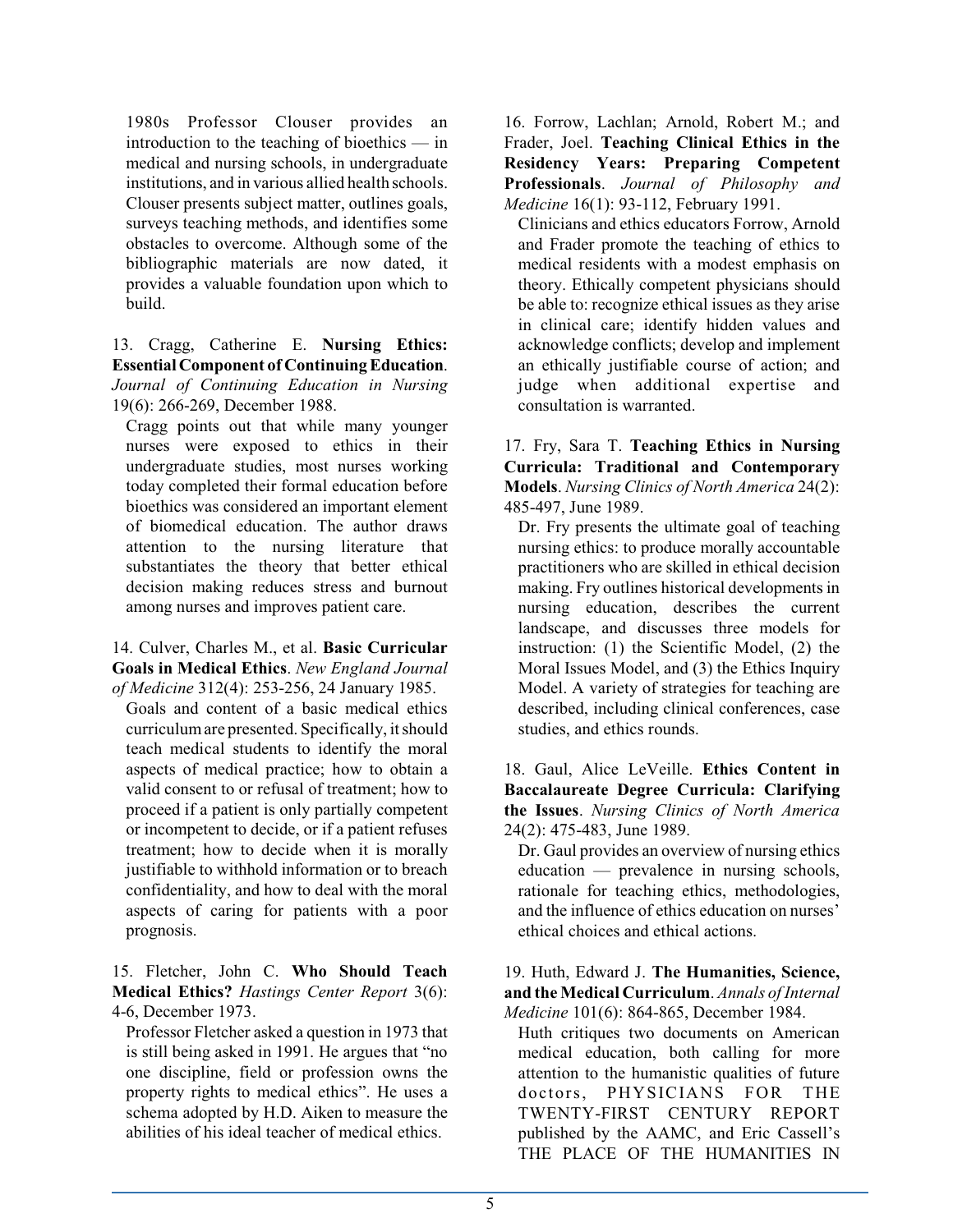#### MEDICINE.

20. Kass, Leon R. **Practicing Ethics: Where's the Action?** *Hastings Center Report* 20(1): 5-12, January/February 1990.

Leon Kass describes what he terms seven "dominant fashions" in modern bioethics that he believes have resulted in a theoretical and rationalistic approach with grave weaknesses. He raises questions about the relationship between moral theory and moral action, and about the nature and formation of a moral life. Kass calls for less thinking about doctrine and principles and more thinking about education and institutions, particularly medical institutions.

21. Miles, Steven H.; Lane, Laura Weiss; Bickel, Janet; Walker, Robert M.; and Cassell, Christine K. **Medical Ethics Education: Coming of Age**. *Academic Medicine* 64(12): 705-714, December 1989.

A review of medical ethics education is presented. Included in the wide-ranging article are: objectives for designing programs, teaching methods, course content, and program evaluation. The authors note that the future of medical ethics education is unclear; while it is an accepted part of most medical schools, it is not fully mature.

22. Odom, John 6. **The Status of Ethics Instruction in the Health Education Curriculum**. *Health Education* 19(4): 9-12, August/September 1988.

Dental educator Odom reports the results of a survey of health educators and ethics education in their institutions (both graduate and undergraduate). The academic specialties of instructors and course materials are summarized, as are the qualifications for ethics teachers and basic requirements for health education ethics courses.

23. Pellegrino, Edmund D.; Siegler, Mark; Singer, Peter A. **Teaching Clinical Ethics**. *Journal of Clinical Ethics* 1(3): 175-180, Fall 1990.

Three physicians outline their view of the development of "clinical ethics" (as a field related to, but not synonymous with medical ethics), the rationale for teaching ethics, course content, methodology, timing, personnel

requirements, evaluation and the obstacles facing clinical ethics education.

24. Pellegrino, Edmund D. **Teaching Medical Ethics: Some Persistent Questions and Some Responses**. *Academic Medicine* 64(12): 701-703, December 1989.

Pellegrino responds to a number of questions about the value and effect of ethics education. Does teaching medical ethics make a difference? Should ethics be taught in medical school? Can ethics be taught? Whose ethics are being taught? What does the professional ethicist contribute? Why teach the humanities and social sciences in addition to ethics?

25. Robinson, Jean. **Are We Teaching Students That Patients Don't Matter?** *Journal of Medical Ethics* 11(1): 19-21, 26, March 1985.

Robinson questions what ethical values British medical students are being taught. She is concerned about the emphasis on technology-based intervention, the relegation of ethics to a minor place in the curriculum, and the lack of interest on the part of medical educators in teaching consideration for patients and awareness of their rights. She concludes that physicians who welcome ethical debate and shared decision making are the best instructors of medical students.

26. Siegler, Mark. **A Legacy of Osler Teaching Clinical Ethics at the Bedside**. *Journal of the American Medical Association* 239(10): 951-956, 6 March 1978.

Dr. Siegler promotes the teaching of ethics during undergraduate and medical school. This teaching should be performed by clinicians and by ethicist-philosophers who are clinically adept. Integrating ethics education into the bedside curriculum allows learning to occur at the point of greatest impact; this encourages students to include ethics into their basic medical decision making.

27. Veatch, Robert M. **Medical Ethics Education**. *In*: **ENCYCLOPEDIA OF BIOETHICS**. Edited by Warren T. Reich. New York: Free Press, 1978, pp. 870-875.

Veatch provides a look at the evolution of medical ethics education, from Socrates to 1978. An international overview of medical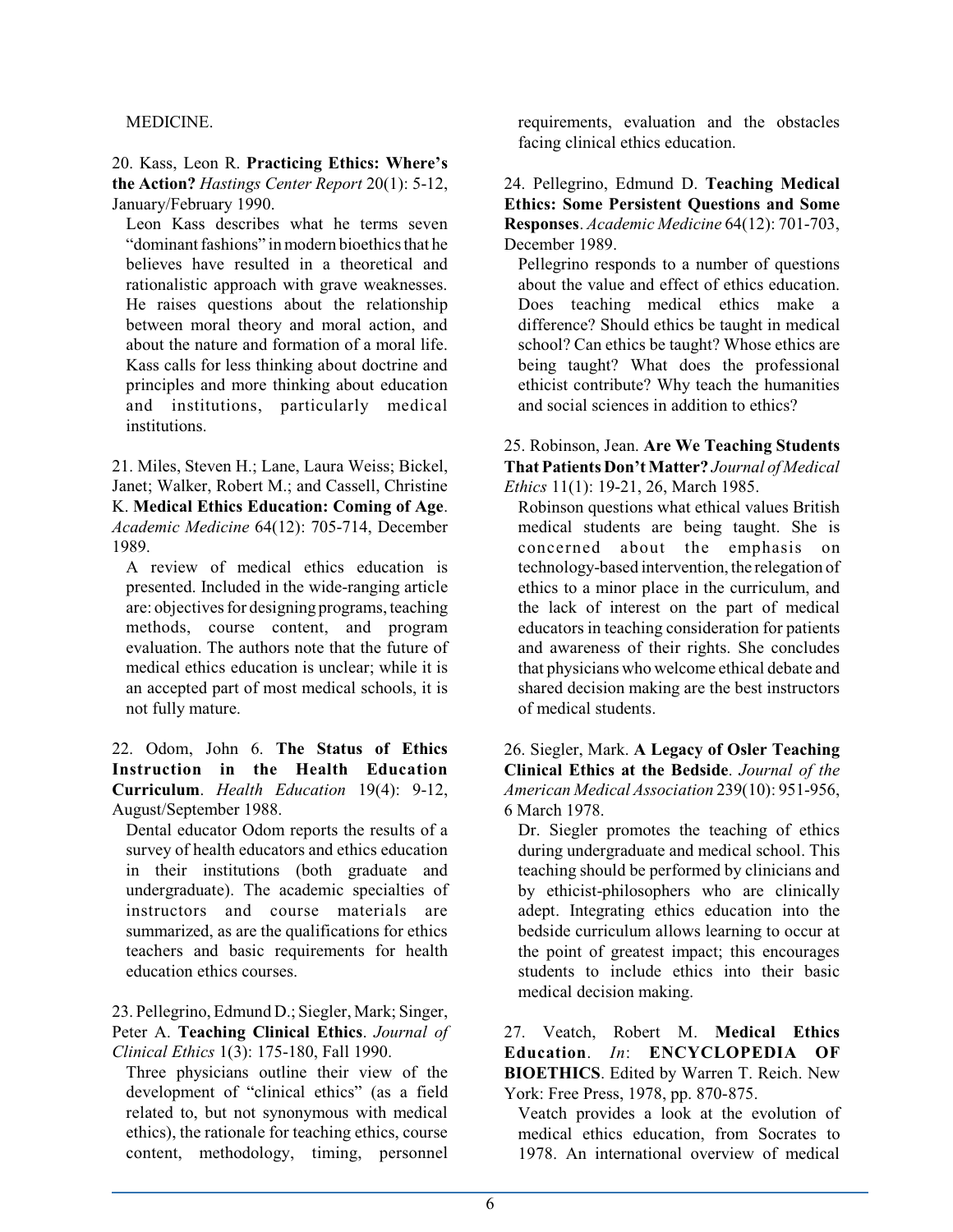ethics education is presented and various issues regarding course structure and teaching methodologies are surveyed.

## **EVALUATIVE ARTICLES**

28. Gaul, Alice LeVeille. **The Effect of a Course in Nursing Ethics on the Relationship Between Ethical Choice and Ethical Action in Baccalaureate Nursing Students**. *Journal of Nursing Education* 26(3): 113-117, March 1987.

Dr. Gaul examines the effect of a course in nursing ethics on undergraduate nursing students. Students enrolled in an ethics course and a control group were evaluated using ethical choice and ethical action as guidelines. Professor Gaul concludes that nursing students are highly responsive to education in moral reasoning and that formal courses in nursing ethics should be part of the curriculum.

29. Jacobson, Jay A.; Toile, Susan W.; Stocking, Carol; and Seigler, Mark. **Internal Medicine Residents' Preferences Regarding Medical Ethics Education**. *Academic Medicine* 64(12): 760-764, December 1989.

Findings from a survey of medical residents who had recently undergone medical ethics education are reported. Both course content and the usefulness of teaching methodology were included in the study.

30. Pellegrino, Edmund D.; Hart, Richard J.; Henderson, Sharon R.; Loeb, Stephen E.; and Edwards, Gary. **Relevance and Utility of Courses in Medical Ethics: A Survey of Physicians' Perceptions**. *Journal of the American Medical Association* 253(1): 49-53, 4 January 1985.

Results are reported of a 1982 survey by the American Medical Association to ascertain how physicians rated their education in preparing them to deal with the ethical issues they encountered in practice. The study indicates that physicians who had had courses in medical ethics perceived them to be of substantial practical value and recommended that their content be expanded. Statistics are presented on the frequency of specific topics encountered in practice and on the relative influence of home life, personal values, medical education, medical practice, and ethics courses on

respondents' approaches to ethical issues.

31. Self, Donnie J.; Wolinsky, Frederic D.; and Baldwin, Dewitt C. **Effect of Teaching Medical Ethics on Medical Students' Moral Reasoning**. *Academic Medicine* 64(12): 755-759, December 1989.

The effect of incorporating medical ethics into the medical curriculum and the relative effectiveness of two teaching methods (lecture and case study) are evaluated. The study demonstrates that: (1) teaching medical ethics produces significant development of moral reasoning, and (2) there is not a statistically significant difference in the effectiveness of either teaching method.

## **TECHNIQUE ARTICLES**

32. Carson, Ronald A.; and Higgs, Roger. **Case Method**. *Journal of Medical Ethics* 12(1): 36-39, March 1986.

Carson and Higgs advocate the use of case studies, maintaining that cases convey the drama of physician-patient interaction to students and teach them to identify, analyze, interpret, and resolve moral issues. He also points out the pitfalls in teaching by the case method, a prominent one being entanglement in clinical details and in the fine points of moral philosophy and theology. Higgs expands upon Carson's thesis and examines the role of case studies in helping health professionals to identify where their professed ideals are not reflected in their practices, in providing surrogates for life experience, and in defining divergent and paradoxical concepts and attitudes.

33.Francoeur, RobertT. **AStructured Approach to Teaching Decision-Making Skills in Biomedical Ethics**. *Journal of Bioethics* 5(2): 145-154, Fall/Winter 1984.

Francoeur has found that the prevailing case study approach to teaching bioethics does not work well in the allied health sciences with college students who have not been trained in problem analysis and decision making. He describes a different type of course designed specifically to develop such analytic and decision-making skills.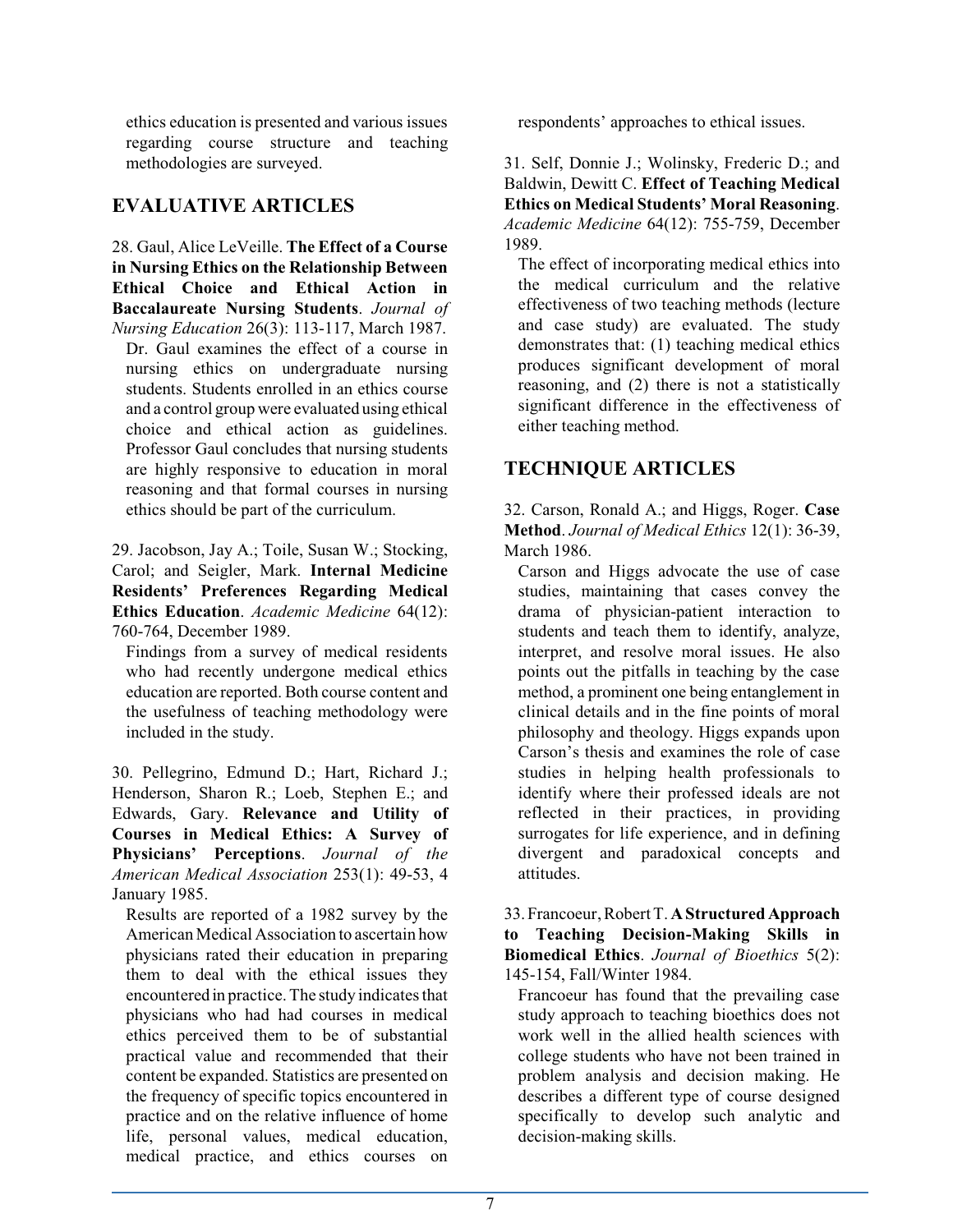34. Loewy, Erich H. **Teaching Medical Ethics to Medical Students**. *Journal of Medical Education* 61(8): 661-665, August 1986.

Dr. Loewy stresses that medical ethics education must deal with problems to which medical students can relate. Cases with which the student is actually involved and in which ethical dilemmas can be illustrated are essential to effective learning experiences.

35. Radwany, Steven M.; and Adelson, Bernard H. **The Use of Literary Classics in Teaching Medical Ethics to Physicians**. *Journal of the American Medical Association* 257(12): 1629-1631, 27 March 1987.

A "Great Books Course in Medical Ethics" is described. The course, a series of monthly seminars for attending staff and medical house staff, is intended as a forum in which great works of literature serve as the springboard for exploring issues of clinical medical ethics. Participants in the seminars have found them beneficial in enhancing their analytical skills for addressing ethical problems.

36. Ryden, Muriel B.; Duckett, Laura; Crisham, Patricia; Caplan, Arthur; and Schmitz, Kathy. **Multi-Course Sequential Learning as a Model for ContentIntegration: Ethics as a Prototype**. *Journal of Nursing Education* 28(3): 102-106, March 1989.

The authors describe the design of a new ethics curriculum using a multi-course sequential learning plan. This helps to enhance organization of course content and accountability for course material, to avoid duplication of material, and to build upon one another's teaching.

37. Self, Donnie J. **The Pedagogy of Two Different Approaches to Humanistic Medical Education: Cognitive v. Affective**. *Theoretical Medicine* 9(2): 227-236, June 1988.

Professor Self compares and contrasts two different approaches to clinical ethics education, what he calls the classical humanities approach, and the humanistic psychology approach. While both approaches have basically the same goal of developing clinical competence, they employ very different tactics. In the classical humanities approach, emphasis is placed on critical reasoning and analysis, thereby influencing a student's moral maturity. In the humanistic psychology mode, emphasis is placed on keeping the health professional physically, emotionally, and mentally healthy so that he or she will be best able to help others.

38. Southgate, U.; Heard, S.R.; Toon, P.D.; and Salkind, M.R. **A Student-Led Approach to Teaching**. *Journal of Medical Ethics* 13(3): 139-143, September 1987.

The authors describe their evolution from a teacher-centered to a student-centered approach. Students are free to choose which ethical issues to explore within a provided framework. The types of topics chosen by students are discussed.

39. Waithe, Mary Ellen; Duckett, Laura; Schmitz, Kathy; Crisham, Patricia; and Ryden, Muriel B. **Developing Case Situations for Ethics Education in Nursing**. *Journal of Nursing Education* 28(4): 175-180, April 1989.

Nursing professors from the University of Minnesota present a method for developing realistic and ethically challenging case studies employing the Crawford Slip Method. A collection of cases created using this technique is provided.

40. White, Gladys; and Davis, Anne J. **Teaching Ethics Using Games**. *Journal of Advanced Nursing* 12(5): 621-624, September 1987.

The authors describe using games to overcome difficulties experienced by students in their first course focusing on ethics in nursing. Many students find ethical analysis difficult because of the high levels of ambiguity and uncertainty. White and Davis describe the employment of a game called "Rights: Helter Skelter" to alleviate student anxiety.

## **PROGRAM DESCRIPTIONS**

41. Arnold, Robert M.; Forrow, Lachlan; Wartman, Steven A.; and Teno, Joan. **Teaching Clinical Medical Ethics: A Model Programme for Primary CareResidency**. *Journal of Medical Ethics* 14(2): 91-96, June 1988.

The General Internal Medicine Residency Training Program at Rhode Island Hospital is one of a few residency training programs to require substantive exposure to issues in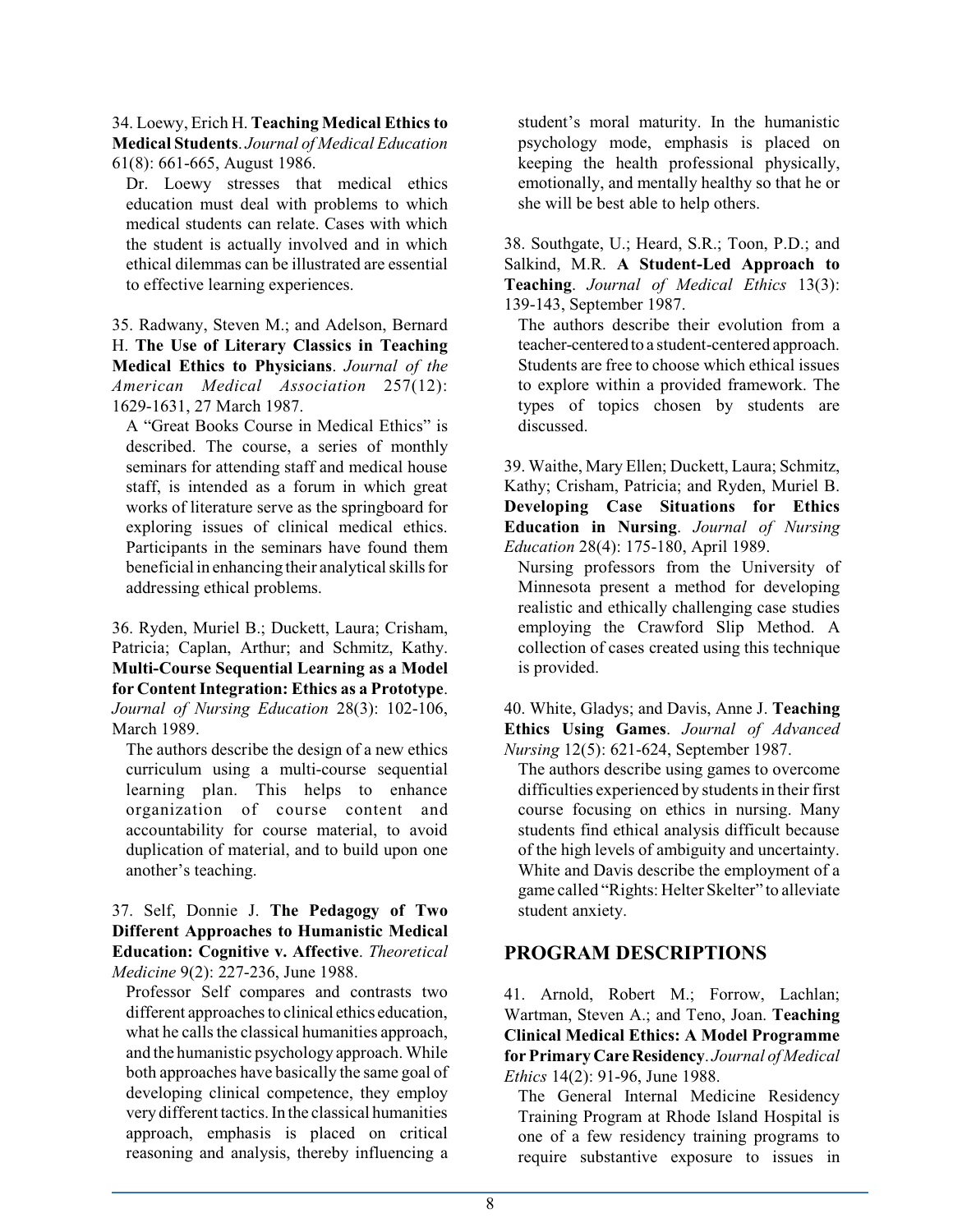medical ethics. The authors argue that residency training is the ideal time to establish the critical link between basic philosophical principles and clinical medicine, and to enhance patterns of communication with patients.

42. Bicknell, D.J. **Current Arrangements for Teaching Medical Ethics to Undergraduate Medical Students**. *Journal of Medical Ethics* 11(1): 25-26, March 1985.

The approach taken by London's St. George's Hospital Medical School in introducing the teaching of medical ethics is presented. The goals are to promote students' understanding of the role that the values of religion, law, and society play in the formation of ethical codes of medical practice. The course focuses on ethical aspects of the doctor's personal conduct and on his or her relationship with patients, the medical profession, and society.

43. Carson, Ronald A.; and Curry, R. Whit. **Ethics Teaching on Ward Rounds**. *Journal of Family Practice* 11(1): 59-63, 1980.

The authors describe the residency program at a general medical inpatient facility associated with the University of Florida College of Medicine. In an attempt to "elucidate the ethical content and moral implications of medical decisions", ethics teaching has been built into the clinical grand rounds. Case reports accompany the article.

44. Elkins, Thomas E. **Introductory Course in B i o m e d i c a l E t h i c s i n t h e Obstetrics-Gynecology Residency**. *Journal of Medical Education* 63(4): 294-300, April 1988.

The author provides an outline of a brief lecture given to obstetrics and gynecology residents at the University of Tennessee Medical Center. Elkins touches upon theories of philosophic ethics and principles of biomedical ethics such as honesty, contract-keeping, nonmaleficence, justice, autonomy, beneficence, and virtue.

45. Fine, Mark A.; and Ulrich, Lawrence P. **Integrating Psychology and Philosophy in Teaching a Graduate Course in Ethics**. *Professional Psychology: Research and Practice* 19(5): 542-546, October 1988.

A course for second-year graduate students in clinical psychology at the University of Dayton

is summarized. Course content is briefly outlined and evaluation of the course is described.

46. Goldman, Jonathon D. **An Elective Seminar to Teach First-Year Students the Social and Medical Aspects of AIDS**. *Journal of Medical Education* 62(7): 557-561, July 1987.

Goldman reports on an elective course for first-year medical students on AIDS. The course includes films and roundtable discussions with patients, families, and health care professionals caring for AIDS patients. Evaluation of the course is mentioned briefly.

47. Gordon, Geoffrey H.; and Tolle, Susan W. **Discussing Life-Sustaining Treatment; A Teaching Program for Residents**. *Archives of*

*Internal Medicine* 151(3): 567-570, March 1991. Physicians Gordon and Tolle describe a program designed for two health centers in Portland, Oregon. The goal was to help residents feel more at ease speaking with their patients about life sustaining treatment and advance directives. Residents were allowed to practice their interview techniques on "simulated patients" (volunteer physicians). Their technical knowledge of advance directives was enhanced as was their skill in eliciting and understanding patients' values and feelings about life threatening illnesses.

48. Howe, Kenneth R.; Holmes, Margaret; and Elstein, Arthur S. **Teaching Clinical Decision Making**. *Journal of Medicine and Philosophy* 9(2): 215-228, May 1984.

The authors report their approach, problems, and results in conducting a preclinical medical decision-making course at Michigan State University. This course sequence incorporates the strategies of decision analysis, ethical analysis, and health economics in evaluating information and applying basic science principles to cases involving commonly encountered conditions. Specific ethical issues considered in case discussions are discussed.

49. Puckett, Andrew C.; Graham, Doyle G.; Pounds, Lois A.; and Nash, Florence T. **The Duke University Program for Integrating Ethics and Human Values into Medical Education**. *Academic Medicine* 64(5): 231-235, May 1989.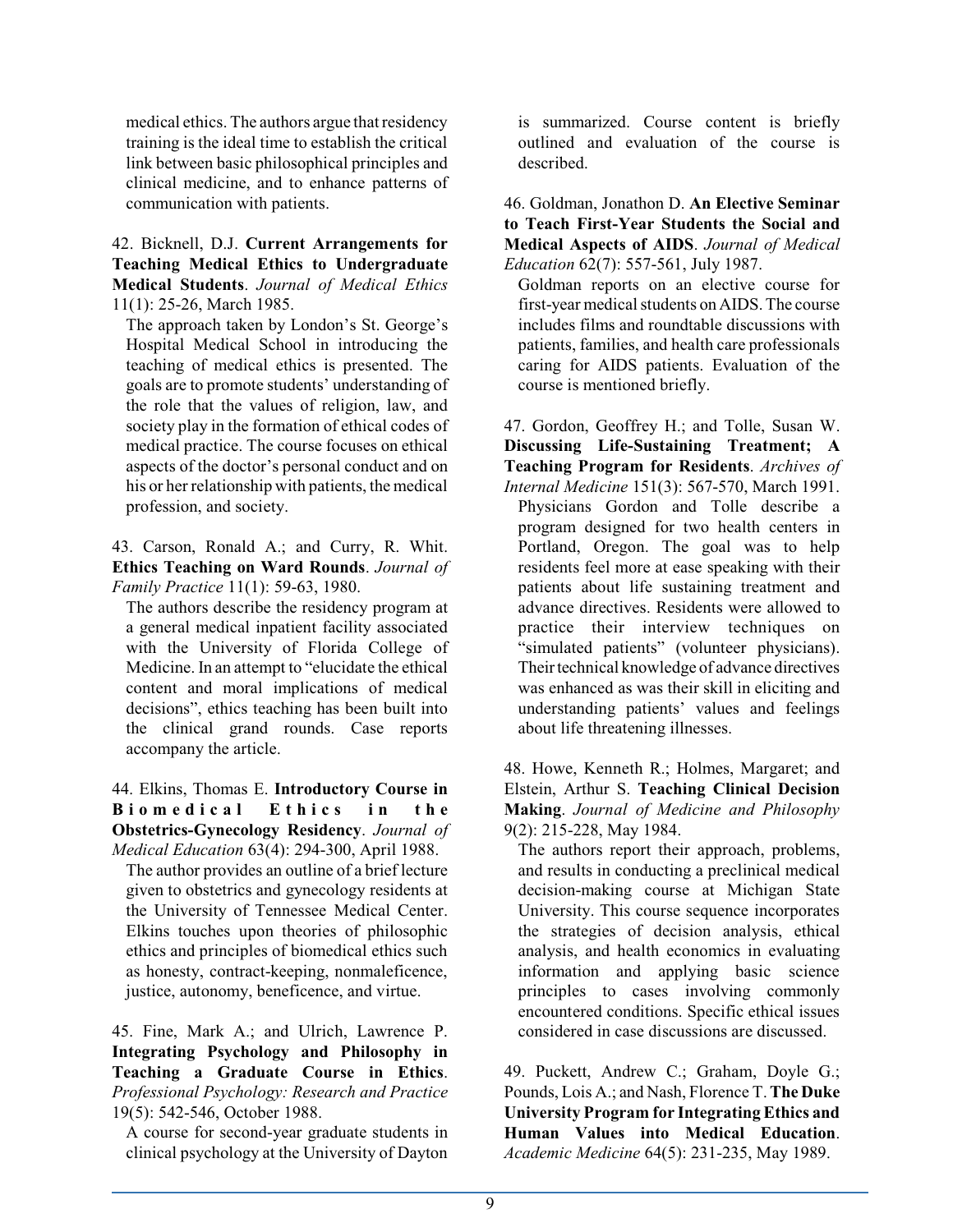Dr. Puckett describes Duke University's approach to teaching medical ethics. Based on small group discussions that span the four years of medical school, the program includes clerkships, electives, career counseling, and cultural enrichment.

50. Quinby, Patricia; and Kurfees, James F. **Integrating Human Values in Medical Education: A Physician Preceptor Program**.

*Family Medicine* 21(3): 220-221, May-June 1989. Drs. Quinby and Kurfees present the Physician Preceptor Program at the University of Louisville School of Medicine. Students enrolled in the eighteen-week course are paired with a volunteer physician who meets with the student three hours per week; the student follows the physician through the daily routine. Home visits, journal keeping, and roundtable discussions are also part of the program.

51. Redmon, RobertB. **AMedicalEthics Project for Third-Year Medical Students**. *Academic Medicine* 64(5): 266-270, May 1989.

In an effort to teach students at a time when they have enough clinical experience to appreciate medical ethics, Redmon developed a case-based instructional experience for third-year medical students at the Virginia Commonwealth University Medical College. Students submit case studies to be evaluated and discussed at a later roundtable discussion.

52. Sledge, William H.; Lieberman, Paul B.; and Reiser, Lynn Whisnant. **Teaching about the Doctor-Patient Relationship in the First Post-Graduate Year**. *Journal of Medical Education* 62(3): 187-190, March 1987.

The Yale University School of Medicine's psychiatric residency program in medical ethics is described. Topics of discussion are outlined, as well as concerns the authors have regarding the timing of the course.

53. **Teaching Medical Ethics: Special Issue**. *Academic Medicine* 64(12): 699-788, December 1989.

The entire issue of this journal is dedicated to teaching medical ethics. Descriptions of programs at the following medical schools are included: Baylor College of Medicine; University of California, San Francisco;

University of Washington; University of Chicago; East Carolina University; Loyola University of Chicago; Northwestern University; Pennsylvania State University; University of Pittsburgh; and Brown University.

54. Wolstenholme, Gordon. **Teaching Medical Ethics in Other Countries**. *Journal of Medical Ethics* 11(1): 22-24, March 1985.

There has been an explosion in the formal teaching of medical ethics in North America and Western Europe during the past twenty years, with the United States taking the lead in establishing interdisciplinary programs of education. Canada, The Netherlands, West Germany, France, Italy, Yugoslavia, Sweden, and Denmark are also discussed as having introduced courses in ethics into their medical curricula, most often at the graduate and continuing education levels.

## **ADDITIONAL READINGS**

55. American Heart Association. Committee on Ethics. **A Perspective on Teaching Medical Ethics**. *Circulation* 61(3): 669A-677A, March 1980.

56. American Board of Internal Medicine. Subcommittee on Evaluation of the Humanistic Qualities of the Internist. **A GUIDE TO THE AWARENESS AND EVALUATION OF HUMANISTIC QUALITIES IN THE INTERNIST**. Portland, OR: The Board, 1985.

57. Aroskar, Mila Ann. **Curriculum Revolution: A Bioethical Mandate for Change**. *In*: **CURRICULUM REVOLUTION:MANDATE FOR CHANGE**. New York: National League for Nursing, 1988, pp. 123-135.

58. Aroskar, Mila Ann. **Ethics in the Nursing Curriculum**. *Nursing Outlook* 25(4): 260-264, April 1977.

59. Association of American Medical Colleges. Panel on the General Professional Education of the Physician and College Preparation for Medicine. **PHYSICIANSFORTHETWENTY-FIRST CENTURY**. Washington, DC: Association of American Medical Colleges, 1984.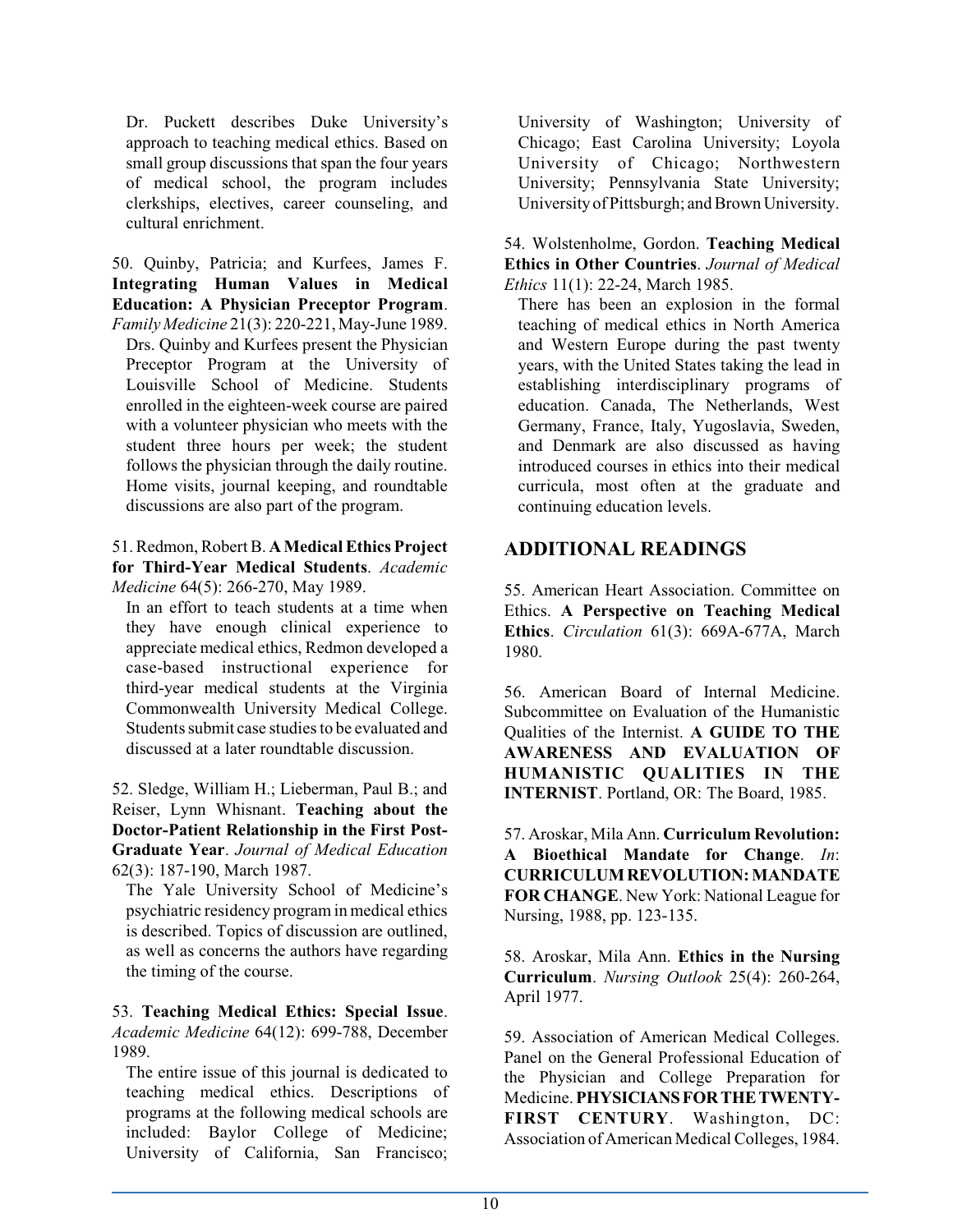60. Baylis, Françoise; and Downie, Jocelyn. **UNDERGRADUATE MEDICAL ETHICS EDUCATION: A SURVEY OF CANADIAN MEDICAL SCHOOL**. London, Ontario: Westminster Institute for Ethics and Human Values, 1990.

61. Boyce, Eric G.; Montague, Michael; Reinsmith, William A.; Hennessy, Sean; and Knowlton, Calvin H. **Cross-Sectional Study of the Ethics of Pharmacy Students**. *DICP: Annals of Pharmacotherapy* 23(7/8): 590-592, July/August 1989.

62. Branch, William T.; Arky, Ronald A.; Woo, Beverly; Stoeckle, John D., *et al*. **Teaching Medicine as a Human Experience: A Patient-Doctor Relationship Course for Faculty and First-Year Medical Students**. *Annals of Internal Medicine* 114(5): 482-489, 15 March 1991.

63. Callahan, Daniel; and Bok, Sissela. **ETHICS TEACHING IN HIGHER EDUCATION**. New York: Plenum Press, 1990.

64. Christensen, Kate T. **Self-Education for Hospital Ethics Committees**. *HEC (Hospital Ethics Committee) Forum* 1(6): 333-339, 1989.

65. Commission on the Teaching of Bioethics. **THE TEACHING OF BIOETHICS**. Hastings-on-Hudson, NY: Institute of Society, Ethics and the Life Sciences, 1976.

66. **Ethics in Dentistry: SpecialIssue**. *Journal of Dental Education* 49(4): 198-250, April 1985.

67. Fletcher, John C.; White, Margo L.; and Foubert, Philip J. **Biomedical Ethics and an Ethics ConsultationService atthe University of Virginia**. *HEC (Hospital Ethics Committee) Forum* 2(2): 89-99, 1990.

68. Hebert, Philip; Meslin, Eric M.; Dunn, Earl V.; Byrne, Niall; Reid, S. Ross. **Evaluating Ethical Sensitivity in Medical Students: Using Vignettes as an Instrument**. *Journal of Medical Ethics* 16(3): 141-145, September 1990.

69. Howe, Kenneth Ross. **EVALUATING MEDICAL ETHICS TEACHING**. Ann Arbor, MI: University Microfilms International, 1985.

70. **LITERATURE AND BIOETHICS**. Edited by D. Heyward Brock and Richard M. Ratzan. Baltimore, MD: Johns Hopkins University Press, 1988.

7 1 . **M E D I C A L E T H I C S F O R UNDERGRADUATEMEDICALSTUDENTS**. London, Ontario: Westminster Institute for Ethics and Human Values, 1990.

72. Moskop, John C.; Mitchell, Joyce M.; and Ray, V. Gail. **An Ethics Curriculum for Teaching Emergency Medicine Residents**. *Annals of Emergency Medicine* 19(2): 187-192, February 1990.

73. Pellegrino, Edmund D. **Can Ethics Be Taught?: An Essay**. *Mount Sinai Journal of Medicine* 56(6): 490-494, November 1989.

74. Pellegrino, Edmund D.; and McElhinney, Thomas K. **TEACHING ETHICS, THE HUMANITIES, AND HUMAN VALUES IN MEDICAL SCHOOLS: A TEN YEAR OVERVIEW**. Washington, DC: Institute on Human Values in Medicine, Society for Health and Human Values, 1982.

75. Perkins, Henry S. **Teaching Medical Ethics During Residency**. *Academic Medicine* 64(5): 262-266, May 1989.

76. Society for Health and Human Values. **THE TEACHING OF HUMANITIES AND HUMAN VALUES IN PRIMARY CARE RESIDENCY**. McLean, VA: The Society, 1984.

77. Sulmasy, Daniel P.; Geller, Gail; Levine, David M.; Faden, Ruth. Medical House Officers' **Knowledge, Attitudes, and Confidence Regarding Medical Ethics**. *Archives of Internal Medicine* 150(12): 2509-2513, December 1990.

78. **THE TEACHING OF MEDICALETHICS**. Edited by Robert M. Veatch, Willard Gaylin and Councilman Morgan. Hastings-on-Hudson, NY: The Institute of Society, Ethics and the Life Science, 1973.

79. Thompson, Anne. **Conflict and**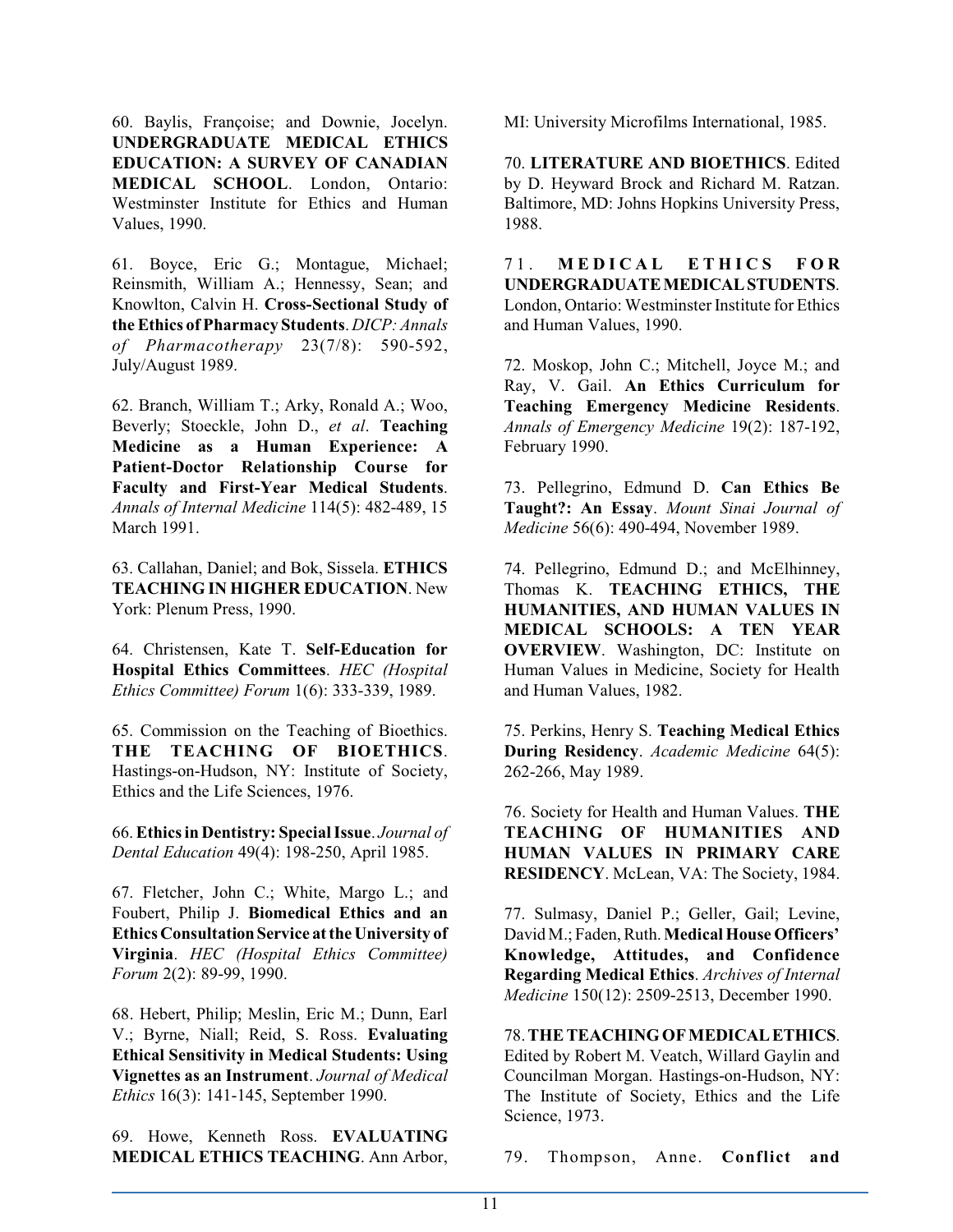**Covenant—Ethics in the Midwifery Curriculum**. *MIDWIVES CHRONICLE AND NURSING NOTES* 102(1217): 191-197, June 1989.

80. Vang, Johannes. **Medical Ethics and Economics in Medical Education—Why and How?** *In*: **MEDICAL ETHICS AND ECONOMICS IN HEALTH CARE**. Edited by Gavin Mooney and Alistair McGuire. New York: Oxford University Press, 1988, pp. 135-148.

81. Veatch, Robert M.; and Sollitto, Sharmon. **Medical Ethics Teaching: Report of a National Medical School Survey**. *Journal of the American Medical Association* 235(10): 1030-1033, 8 March 1976.

82. Waldron, E. E. **Using Literature to Teach**

**Ethical Principles in Medicine: Of Mice and Men and the Concept of Duty**. *Literature and Medicine* 7: 170-176, 1988.

83. Warren, Kenneth S. **The Humanities in Medical Education**. *Annals of Internal Medicine* 101(5): 697-701, November 1984.

84. Williams, John R. **BIOMEDICAL ETHICS IN CANADA**. Lewiston, NY: Edwin Mellen Press, 1986.

85. Wilson, Cindy C.; Netting, F. Ellen; and Henderson, Sherry K. **Gaming as a Method for Learning to Resolve Ethical Dilemmas in Long Term Care**. *Health Education* 19(1): 42-44, February/March 1988.

# **Part II: Sample Syllabus**

The National Reference Center for Bioethics Literature at the Kennedy Institute of Ethics receives many inquiries from instructors at institutions that are just beginning to teach medical ethics. In an effort to assist those individuals, we have devised a syllabus that could be adapted for many uses. This is intended to be an introductory levelsyllabus, perhaps one that would be appropriate for continuing staff education in a hospital or for an undergraduate college course. Of course, every instructor has his or her own style and preference for course content. This is merely offered as a place to start.

Recognizing that different participants bring a variety of backgrounds to a course, we have selected four possible text books, and two casebooks that might be useful in teaching medical ethics. There are a number of other texts that also could have been selected. Some of these are listed in **Scope Note 15: Basic Resources in Bioethics** (published in the *Kennedy Institute of Ethics Journal* 1(1): 75-90, March 1991). Other video selections are listed in **Scope Note 9: Bioethics Audiovisuals: 1982-Present** (1988); (available directly from the National Reference Center for Bioethics Literature). Additional recommendations for works that provide cross-cultural views of medical ethics appear in the supplemental readings list at the end of this syllabus.

## **TEXTBOOKS**

**BIOMEDICAL ETHICS**. Edited by Thomas A. Mappes and Jane S. Zembaty. 3rd ed. New York: McGraw-Hill, 1990. 641 pp. Cited: (**M&Z**).

This text is well-suited for undergraduate education, with selected readings by philosophers, lawyers, and physicians. Includes brief case studies to compliment each section.

## **CONTEMPORARY ISSUES IN BIOETHICS**.

Edited by Tom L. Beauchamp and LeRoy

Walters. 3rd ed. Belmont, CA: Wadsworth Pub. Co., 1989. 655 pp. Cited: (**B&W**).

Appropriate for upper-level undergraduate or graduate education, this text includes selected readings by important philosophers, lawyers, physicians and organizations. Includes the abridged texts of many significant court cases and government or organizational documents. Does not include case studies.

#### **ETHICAL ISSUESINMODERN MEDICINE**.

Compiled by John Arras and Nancy K Rhoden. 3rd ed. Mountain View, CA: Mayfield, 1989. 585 pp. Cited: (A&R).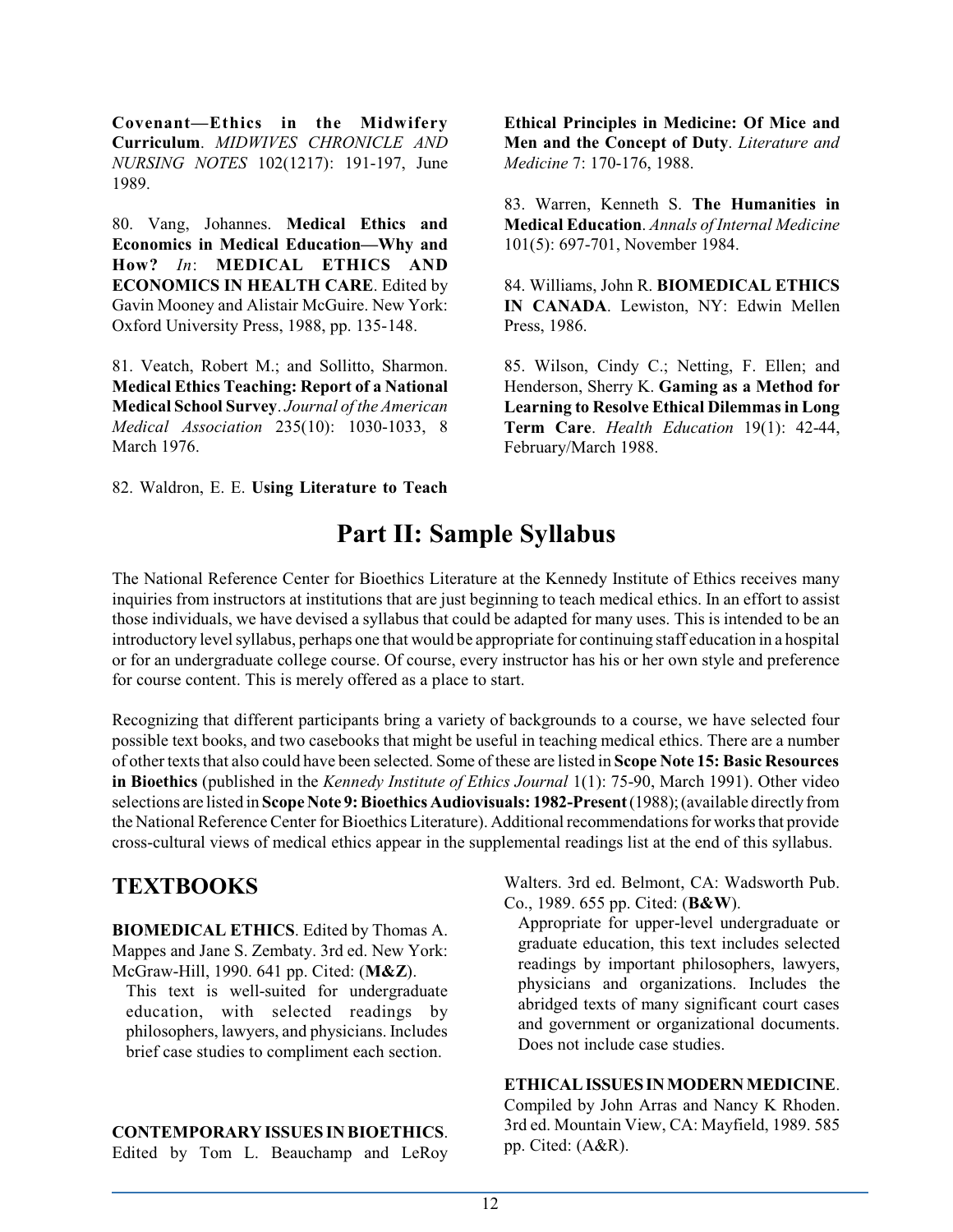This text is suitable for upper-level undergraduate or graduate studies. It includes selections from well-respected lawyers, philosophers, and a few physicians. Includes excerpts from important court cases and policy documents. Provides case studies to accompany the readings.

**TAKING SIDES: CLASHING VIEWS ON CONTROVERSIAL BIOETHICAL ISSUES**. Edited by Carol Levine. 3rd ed. Guilford, CT: Dushkin Pub. Group, 1989. 370 pp. Cited: (**L**).

A compilation of contrasting readings from the popular Hastings Center Report this book is appropriate for undergraduate or continuing health care education. It does not include an introduction to basic biomedical ethical theory.

#### **CASES IN BIOETHICS: SELECTIONS FROM THE HASTINGS CENTER REPORT**.

Edited by Carol Levine. Rev. and updated ed. New York: St. Martin's Press, 1989. 291 pp. Cited: (**HCR**).

This text includes case studies taken from the well-known *Hastings Center Report*. Two or three commentaries usually accompany each case.

Pence, Gregory E. **CLASSIC CASES IN MEDICAL ETHICS: ACCOUNTS OF THE CASES THAT HAVE SHAPED MEDICAL ETHICS,WITH PHILOSOPHICAL, LEGAL, AND HISTORICAL BACKGROUNDS**. New York: McGraw-Hill, 1990. 398 pp. Cited: (**CC**).

This book describes a collection of famous (and infamous) cases from the history of biomedical ethics. The accounts here are much more detailed than in other texts selected here.

## **CASEBOOKS**

## **Course Outline**

Below are possible topics for discussion, listed with the relevant portions for each book. We anticipate that one textbook and one casebook would be chosen for a course.

## **Session 1: INTRODUCTION TO ETHICAL THEORY**

#### *Texts*

1) **M&Z**: Biomedical Ethics and Ethical Theory, pp. 1-44.

2) **B&W**: Ethical Theory and Bioethics, pp. 1-43. 3) **A&R**: Ethical Theory in the Medical Context, pp. 1-34.

4) **L**: (No introductory essay; see the first two chapters of *Medical Ethics*. Edited by Robert M. Veatch. Boston: Jones and Bartlett Pubs., 1989, pp. 1-48.

### *Video*

**The Belmont Report: Basic Ethical Principles and their Application**. 1986, VHS, Beta or 3/4", 34 min., color. Available at no cost from the Office for Protection from Research Risks VIDEO, National Institutes of Health, Bldg. 31, Room 4B09, 9000 Rockville Pike, Bethesda, MD 20892, telephone 301-496-7005.

One of three films in the series **Protecting**

**Society's Mandates** that discusses the rights and well-being of biomedical or behavioral research volunteers, this film on the Belmont Report identifies three basic ethical principles: respect for persons, beneficence, and justice.

## **Session 2: PHYSICIAN-PATIENT RELATIONSHIP**

### *Texts*

1) **M&Z**: Physicians' Obligations and Patients' Rights, pp. 45-87, 113-27.

2) **B&W**: Patients' Rights and Professional Responsibilities, pp. 307-70.

3) **A&R**: Foundations of the Health Professional-Patient Relationship, pp. 35-71.

4) **L**: Is it Ethical to Withhold the Truth from Dying Patients?, pp. 52-75.

### *Cases*

1) **M&Z**: The Patient's Role in Determining Therapy; The Physician's Abandonment of a Patient; Voluntary Sterilization and a Young Un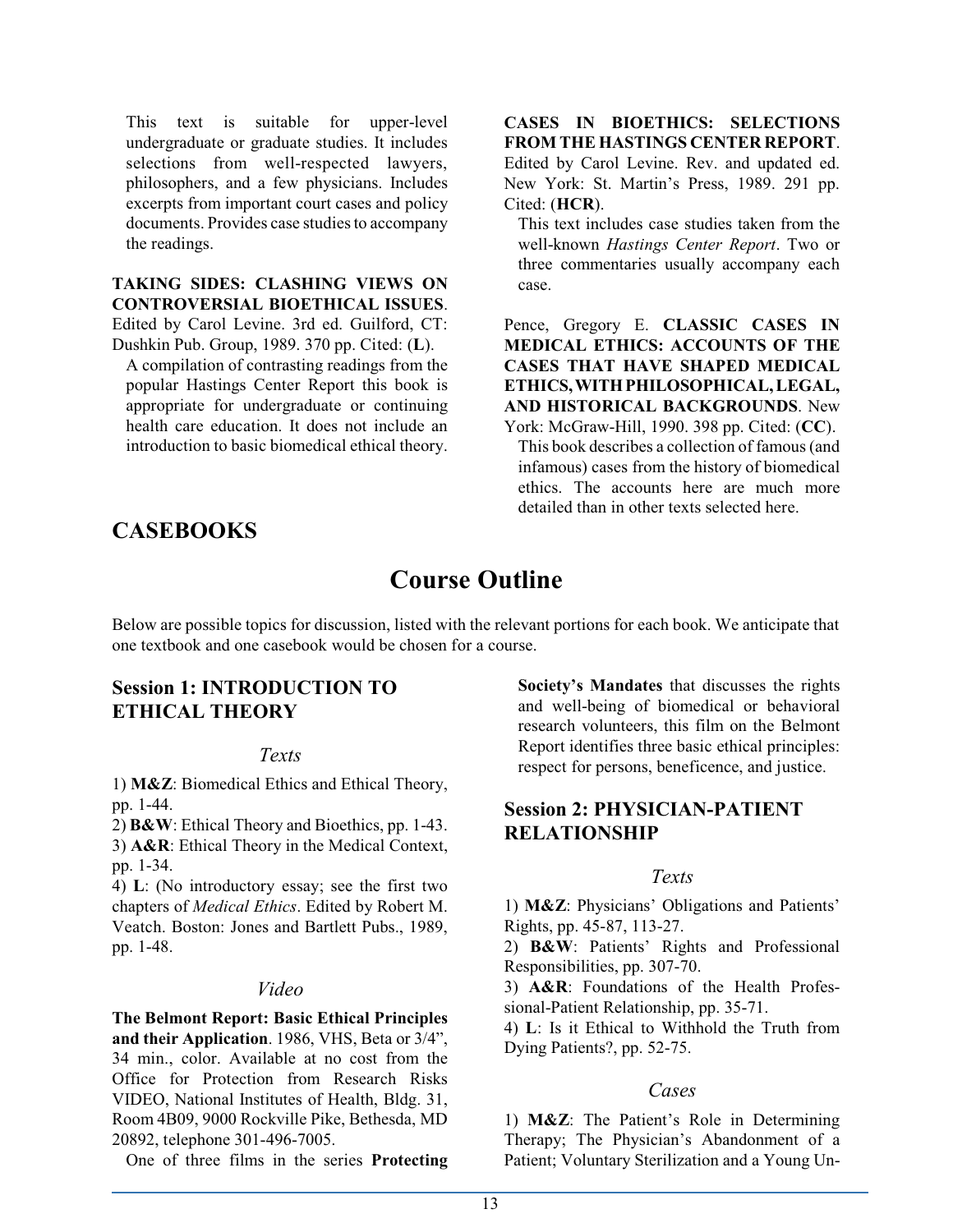married Man; The Dentist and Patient Autonomy, A Nurse's Obligations and a Patient's Living Will; Who Communicates with the Patient?; Hospitals, Surgeons and Economic Incentives, pp. 623-28.

2) **HCR**: I Want to See My Mother's Picture; Using a Cadaver to Practice and Teach; When the Doctor and the Minister Disagree; The Nurse's Appeal to Conscience; Sex in the MD's Office, pp. 3-20.

### *Video*

**Deception**. 1986, VHS, 34 min., color. Purchase: \$240; rental: \$50/100. Fanlight Productions, 47 Halifax St., Boston, MA 02130, telephone 617-524-0980.

Produced for Dartmouth College's Institute for the Study of Applied and Professional Ethics, the video discusses what a patient must be told about a treatment the physician deems necessary.

## **Session 3: INFORMED CONSENT**

#### *Texts*

1) **M&Z**: Informed Consent, pp. 88-112.

2) **B&W**: The Management of Medical Information, pp. 371-98.

3) **A&R**: Informed Consent, pp. 72-110.

4) **L**: Is Involuntary Commitment Wrong?, pp. 148-67.

### *Cases*

1) **M&Z**: Withholding Information About Risks; The Nurse and Informed Consent; The Office Nurse and Informed Consent; Alzheimer's Disease, Memory Continuity, and Autonomy, pp. 624-28.

2) **CC**: Mayor Koch, Joyce Brown, and Involuntary Psychiatric Commitment, pp. 265-85. 3) **HCR**: The "Student Doctor" and the Wary Patient; Proxy Consent for a Medical Gamble; Faith Healing for Childhood Leukemia; Who Speaks for the Patient with the Locked-In Syndrome?, pp. 21-38.

## *Videos*

**Between a Rock and a Hard Place: Values, Ethics and the Physician-in-Training**. 1987, VHS or 3/4", 20 min., color. Purchase: \$100; rental: \$40. American Medical Student Association (AMSA), 1890 Preston White Drive, Reston, VA 22091, telephone 703-620-6600.

Four situations involving medical students are dramatized including presentations concerned with informed consent, honesty, and death and dying.

**Dax's Case**. 1984, VHS, Beta, or 16 mm film, 58 min., color. Purchase: \$650 (VHS or Beta), \$700 (16 mm); rental \$75 (16 mm). Concern for Dying, 250 West 57th St., New York, NY 10107, telephone 212-246-6962.

A follow-up of the 1974 film, **Please Let Me Die: The Wish of a Blind Severely Maimed Burn Patient**, which discussed a patient's right to refuse treatment and die. Ten years later, the patient, now a lawyer and married, maintains that he should have been allowed to die.

## **Session 4: PROFESSIONAL RESPONSIBILITY**

## *Texts*

1) **M&Z**: Professionals' Obligations, Institutions and Patients' Rights, pp. 131-84.

2) **B&W**: Medical Confidentiality, pp. 399-413.

3) **A&R**: Professional Responsibilities, pp. 110-30.

4) **L**: Are There Limits to Confidentiality?, pp. 126-47.

## *Cases*

1) **M&Z**: An HIV Infected Surgeon and a Duty to Disclose; Liberty and the Elderly Patient, pp. 627, 629.

2) **CC**: Mandatory Testing for AIDS, pp. 320-47. 3) **HCR**: AIDS and a Duty to Protect; When X-Rays Show, Must a Prison Doctor Tell?; My Husband Won't Tell the Children, pp. 39-54.

### *Video*

**Managing our Miracles: Truth and Confidences**. 1986, VHS or 3/4", 60 min., color. Purchase: \$85 (VHS), \$125 (3/4"). Columbia University Seminars on Medicine & Society, 204 Journalism, Columbia University, New York, NY 10027, telephone 212-280-3839.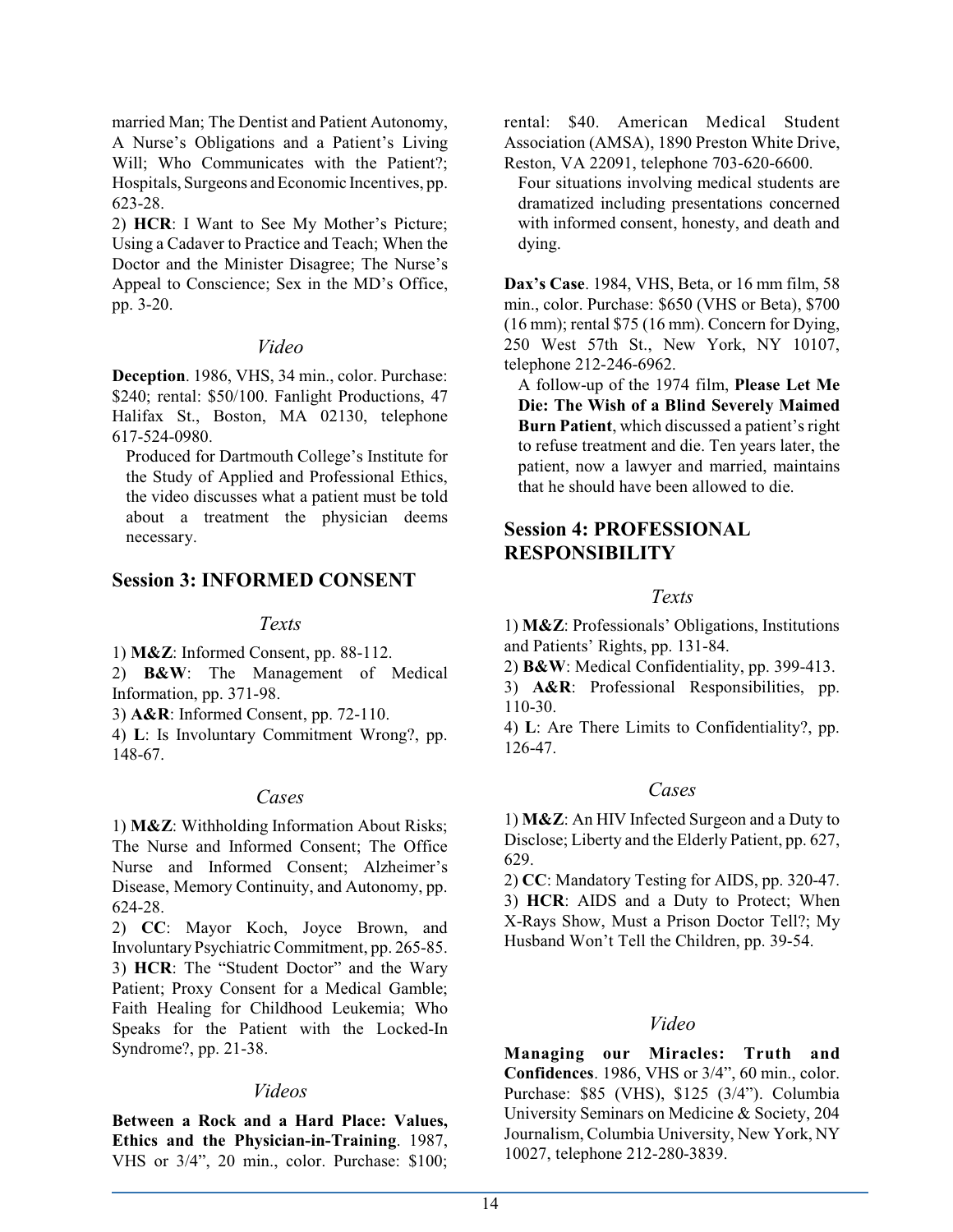One of a 10-part television series where well-known panelists debated ethical, legal and social questions. The physician-patient relationship is examined in the light of the physician's responsibilities to the patient and to society.

## **Session 5: EUTHANASIA, KILLING AND LETTING DIE**

#### *Texts*

1) **M&Z**: Euthanasia and the Definition of Death, pp. 361-407.

2) **B&W**: Life, Death and Personhood, pp. 142-53; Euthanasia and Prolongation of Life, pp. 240-55.

3) **A&R**: The Definition of Death, pp. 138-57; From 'Letting Die' to Active Killing, pp.241-250. 4) **L**: Is "Killing" the Same as "Letting Die"? pp. 76-93.

### *Cases*

1) **M&Z**: Discriminating Among Life-Sustaining Therapies; Is Nutrition Expendable?; A Brain-Dead Mother Gives Birth, pp. 631-35.

2) **CC**: Karen Quinlan, pp. 3-42; Mercy Killing in Holland, pp. 45-65.

3) **HCR**: A Cardiac Arrest and a Second-Hand Report; Does "Doing Everything" Include CPR?; Surgical Risks and Advance Directives?; Suicide Attempts and Emergency Room Ethics?, pp. 97-118.

### *Videos*

**MICU**. 1985, VHS, 58 min., color. Purchase: \$235; rental: \$50 (1 day) or \$100 (1 week). Fanlight Productions, 47 Halifax St., Boston, MA 02130, telephone 617-524-0980.

Host Richard Kahn of WGBH Boston visits the medical intensive care unit of Beth Israel Hospital and shows three extremely ill patients in the unit. Family, staff and physicians discuss the patients and their care. One says that practicing physicians do not really know what "do everything" means. The film points out that patients can change their mind about treatment even after a DNR order is written, and the health care provider must decide which direction to follow.

**The Right to Die...The Choice is Yours**. 1987, VHS or Beta, 14 min., color. Purchase: \$31.50. Society for the Right To Die, 250 West 57th St., New York, NY 10107, telephone 212-246-6973. Discusses the Society's views on living wills,

proxy appointments for health care decisions and two 'allowing to die' situations.

## **Session 6: RIGHT TO REFUSE LIFE-SUSTAINING TREATMENT**

### *Texts*

1) **M&Z**: Suicide and the Refusal of Life-Sustaining Treatment, pp. 310-60.

2) **B&W**: Euthanasia and Prolongation of Life: Issues Involving Adults, pp. 256-74.

3) **A&R**: The Right to Refuse Treatment, pp. 157-84; Proxy Consent for Adults, pp. 185-220. 4) **L**: Must Fluids and Nutrition Always Be Given to Dying Patients?, pp. 94-111.

## *Cases*

1)**M&Z**:Refusal ofLife-SustainingTreatment by a Minor; Depression and Autonomy; Suicide and Pain Control; Physician Disagreement Regarding a Patient's Wishes; Honoring the Living Will; Refusing Life-Sustaining Treatment, pp. 631-34. 2) **CC**: Elizabeth Bouvia and Voluntary Death, pp. 25-44.

3) **HCR**: A Demand to Die; Family Wishes and Patient Autonomy; If I Have AIDS, Then Let Me Die Now!; No Feeding Tubes for Me!; Active Euthanasia with Parental Consent; When the Doctor Gives a Deadly Dose, pp. 119-50.

### *Videos*

**Discussions in Bioethics: The Courage of One's Convictions**. 1986, VHS or 3/4", 16 mm film, eight different 12-15 min. segments (one tape), color. Purchase: \$295 (VHS), \$395 (3/4"); rental \$75/3 days (\$60 to non-profit groups). Pyramid Film and Video, P.O. Box 1048, Santa Monica, CA 90406, telephone 213-828-7577.

Dramatizes the right to refuse treatment in the context of a young woman who is a Jehovah's Witness member. (Part of a series produced by the National Film Board of Canada, all eight vignettes are extremely well presented open-ended dramas based on actual cases prepared to stimulate discussion of ethical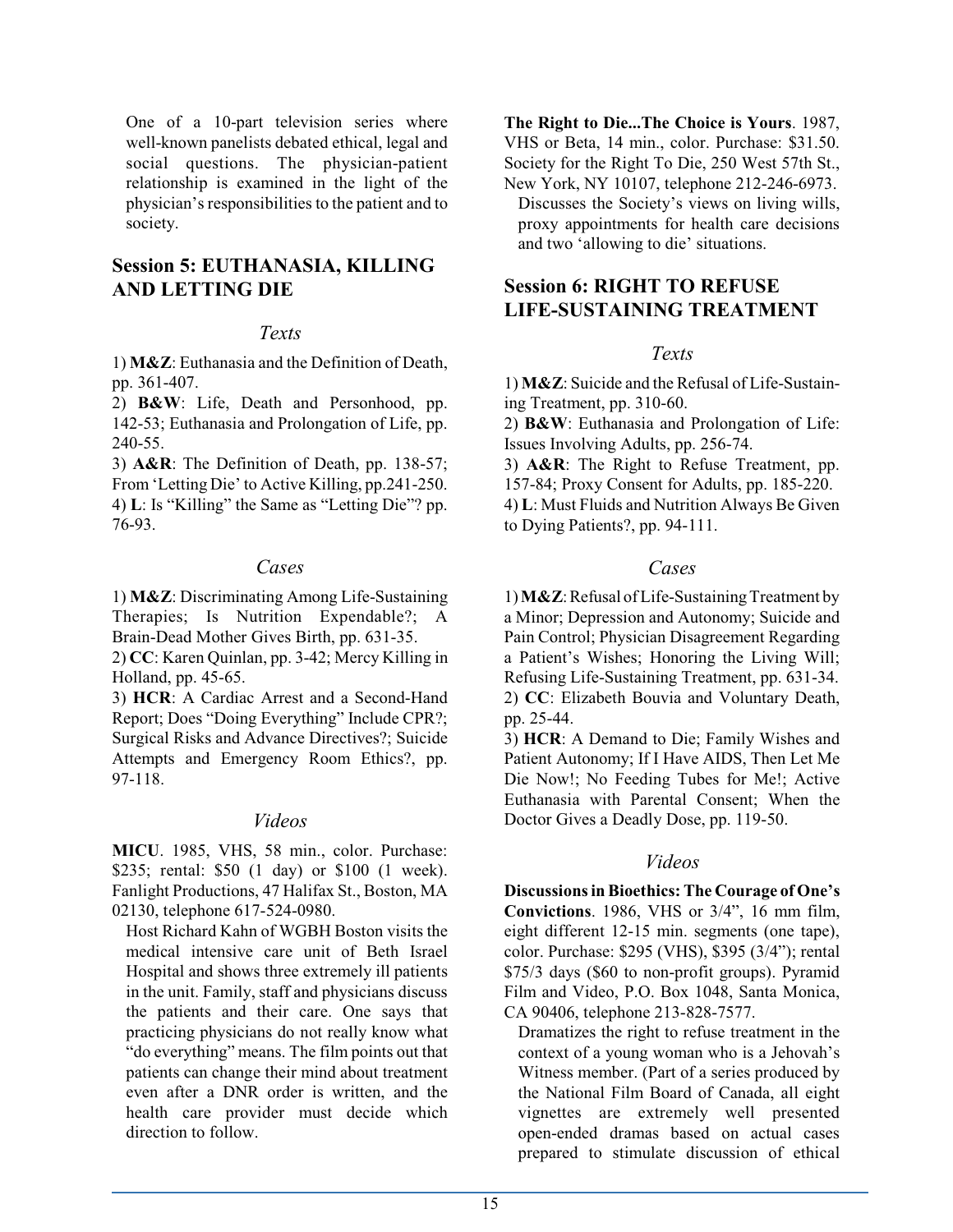dilemmas.)

**No Heroic Measures**. 1986, VHS, Beta, or 3/4", 16 mm film, 23 min., color. Purchase: \$385; rental: (no Beta) \$65/3 days or \$100/5 days. Carle Medical Communications, 110 West Main St., Urbana, IL 61801-2700, telephone 217-384-4838.

The film portrays a niece's efforts to have a feeding tube removed from an elderly incompetent patient.

## **Session 7: REPRODUCTIVE ISSUES: ABORTION AND THE REPRODUCTIVE TECHNOLOGIES**

### *Texts*

1) **M&Z**: Abortion, pp. 427-62; Surrogate Motherhood and Reproductive Technologies, pp. 507-38.

2) **B&W**: Abortion, pp. 181-239; Technologies and Arrangements in Reproduction, pp. 495-513. 3) **A&R**: The Morality of Abortion, pp. 261-92; In Vitro Fertilization, pp. 343-367; Surrogate Motherhood, pp. 368-83.

4) **L**: Is Abortion Immoral?, pp. 2-15; Is It Wrong to Create Test-Tube Babies?, pp. 16-31; Should Women Be Allowed to Bear Babies for a Fee?, pp. 32-50.

### *Cases*

1) **M&Z**: RU-486 and Social Policy, pp. 635-36; A Feminist Sperm Bank, p.638; Justice and Abortion Funding, p. 640.

2) **CC**: Abortion and the Trial of Kenneth Edelin, pp. 114-35; Baby Louise Brown's In Vitro Fertilization, pp. 67-88; The Baby M Case, pp.89-113.

3) **HCR**: When Baby's Mother is Also Grandma — and Sister; AID and the Single Welfare Mother; The Unwanted Child: Caring for the Fetus Alive After an Abortion; When a Mentally Ill Woman Refuses an Abortion; The Hospital's Duty and Rape Victims; Selective Termination of Pregnancy, pp. 57-91.

### *Video*

**High Tech Babies: Technology and Ethics of In Vitro Fertilization**. 1986, VHS or 3/4", 58 min., color. Purchase: \$250; rental: \$125/3 days. Coronet Film and Video, 108 Wilmot Road, Deerfield, IL 60015, telephone 800-621-2131. Part of the NOVA television series, the new reproductive technologies are depicted and ethical and legal issues are discussed.

## **Session 8: HUMAN EXPERIMENTATION**

## *Texts*

1) **M&Z**: Ethical Issues in Human and Medical Experimentation, pp. 204-46.

2) **B&W**: Codes of Research Ethics; Issues in Human Research, pp. 415-47; Ethical Review of Research, pp. 473-90.

3) **A&R**: Experimentation on Human Subjects, pp. 417-83.

4) **L**: Can Deception in Research Be Justified?; Is It Ethical to Implant Animal Hearts into Humans?; Should Research with Aborted Fetal Tissue Be Banned?, pp. 180-235.

## *Cases*

1) **M&Z**: Randomized Clinical Trial and a Physician's Responsibility to a Patient; Enrolling Ineligible Patients in a Clinical Trial; A Teenager's Consent to Participate in Research, pp. 628-29.

2) **CC**: The Tuskegee Syphilis Study, Christiaan Barnard's First Heart Transplant; Barney Clark's Artificial Heart; Baby Fae, pp. 184-262.

3) **HCR**: Studying Grief Without Consent; Parental Consent and a Teenage Sex Survey, Can a Subject Consent to a "Ulysses Contract"?; Informed Consent in a Developing World; When Research Is the Best Therapy, The Last Patient in a Drug Trial; Mrs. X and the Bone Marrow Transplant; Can a Research Subject Be Too Eager to Consent; Can a Healthy Subject Volunteer to Be Injured in Research?; Transplanting a Chimpanzee Heart, pp.153-98.

### *Videos*

**Balancing Society's Mandates: Criteria for Review**. 1986, VHS, Beta, or 3/4", 38 min., Office for Protection from Research Risks (see above, session 1 for order information).

This video depicts an institutional review board in action. Research protocols are clearly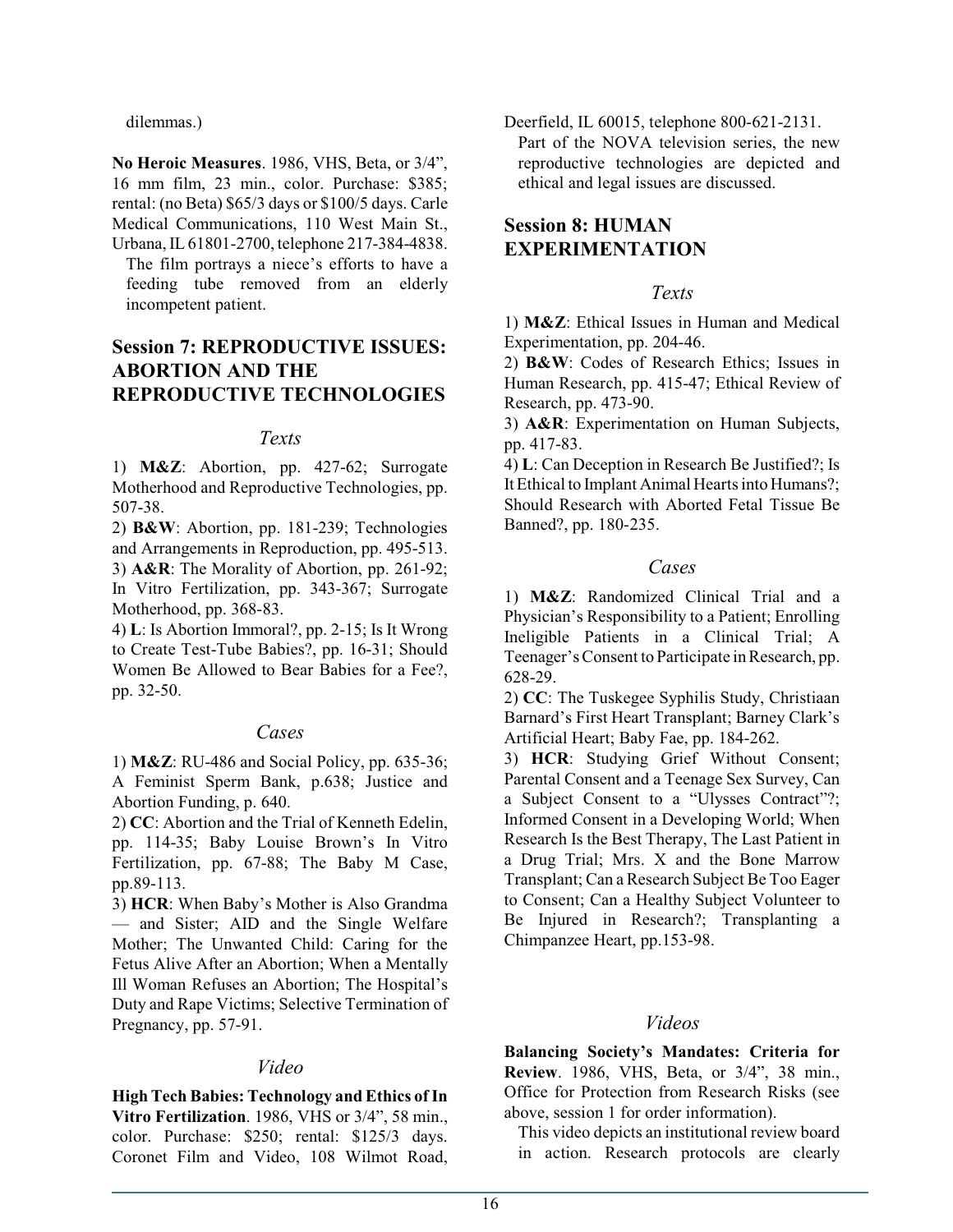explained by Edmund D. Pellegrino.

**Evolving Concern: Protection for Research Subjects**. 1986, VHS, Beta, or 3/4", 23 min., color, Office for Protection from Research Risks (see above, session 1 for order information).

This National Institutes of Health film stresses the importance of voluntary informed consent.

## **Session 9: GENETICS**

#### *Texts*

1) **M&Z**: Genetics, pp. 481-507.

2) **B&W**: Genetic Technologies, pp. 513-35.

3) **A&R**: Genetic Screening and Prenatal Diagnosis, pp. 311-21; Human Genetics, pp.383-421.

4) **L**: Is Genetic Engineering a Threat to Future Generations?, pp. 340-58.

### *Cases*

1) **M&Z**: Sickle-Cell Disease and a Question of Paternity; Children at Risk for Huntington's Chorea, pp.637-38.

2) **CC**: Nancy Wexler and Genetic Markers, pp. 303-19.

3) **HCR**: Risk Taking and a Minor Birth Defect, pp. 91-95.

### *Videos*

**The Genetic Gamble**. 1985, VHS, 16 mm film, 58 min., color. Purchase: \$250 (VHS) or \$800 (16 mm); rental: \$125/3 days. Coronet Film and Video, 108 Wilmot Road, Deerfield, IL 60015, telephone 800-621-2131.

Another in the NOVA series, this work presents cases showing how genetic research has moved from the laboratory to the clinical setting, and discusses the ethical problems of gene splicing treatment.

**Life Revolution: The Human Genome**. 1990, VHS, 26 min., color. Purchase: \$149 (VHS or Beta); rental: \$75. Films for the Humanities and Sciences., Inc. P.O. Box 2053, Princeton, NJ 08543, telephone 609-452-1128.

The films opens with identical twins whose lives are remarkably similar even though they grew up apart. Other genetic similarities are presented and cystic fibrosis is discussed as the most common of the inherited diseases. The human genome mapping project is illustrated and explained.

## **Prenatal Diagnosis: To Be or Not To Be?** 1981,

VHS, 55 min., color. Purchase: \$395 (VHS), \$650 (16mm); rental: \$65. Filmakers' Library (see session 3 for order information).

David Suzuki hosts this documentary about prenatal diagnosis and counseling in Canada. Several Toronto hospitals participate and various health professionals talk about amniocentesis, fetoscopy, and ultrasound studies of pregnant women to discover abnormalities in the fetus. Down's syndrome, Tay Sachs disease and spina bifida are among the problems discussed, as well as other questions concerning use of such testing for sex determination or minor disabilities and differences.

## **Session 10: RESOURCE ALLOCATION**

## *Texts*

1) **M&Z**: Social Justice and Health Care Policy, pp. 545-622.

2) **B&W**: The Allocation of Medical Resources, pp. 553-99.

3) **A&R**: Allocation, Social Justice, Health Policy, pp.485-571.

4) **L**: Should Health Care for the Aged Be Limited? pp.326-39.

### *Cases*

1) **M&Z**: Patient Responsibility; Justice, Mental Retardation and Public Policy; Justice, Kidney Dialysis and a Mentally Retarded Boy, Justice, Age and Personal Responsibility Justice, Health Care and Poverty; Justice, Financial Incentives and Organ Donations, pp. 638-41.

2) **HCR**: Forced Transfer to Custodial Care; The Last Bed in the ICU; Refusing an Amputation: Who Should Pay for the Extra Care?; Two Cardiac Arrests, One Medical Team; The Doctor, The Patient and the DRG; The HMO Physician's Duty to Cut Costs; In Organ Transplants, Americans First?, pp. 223-53.

*Videos*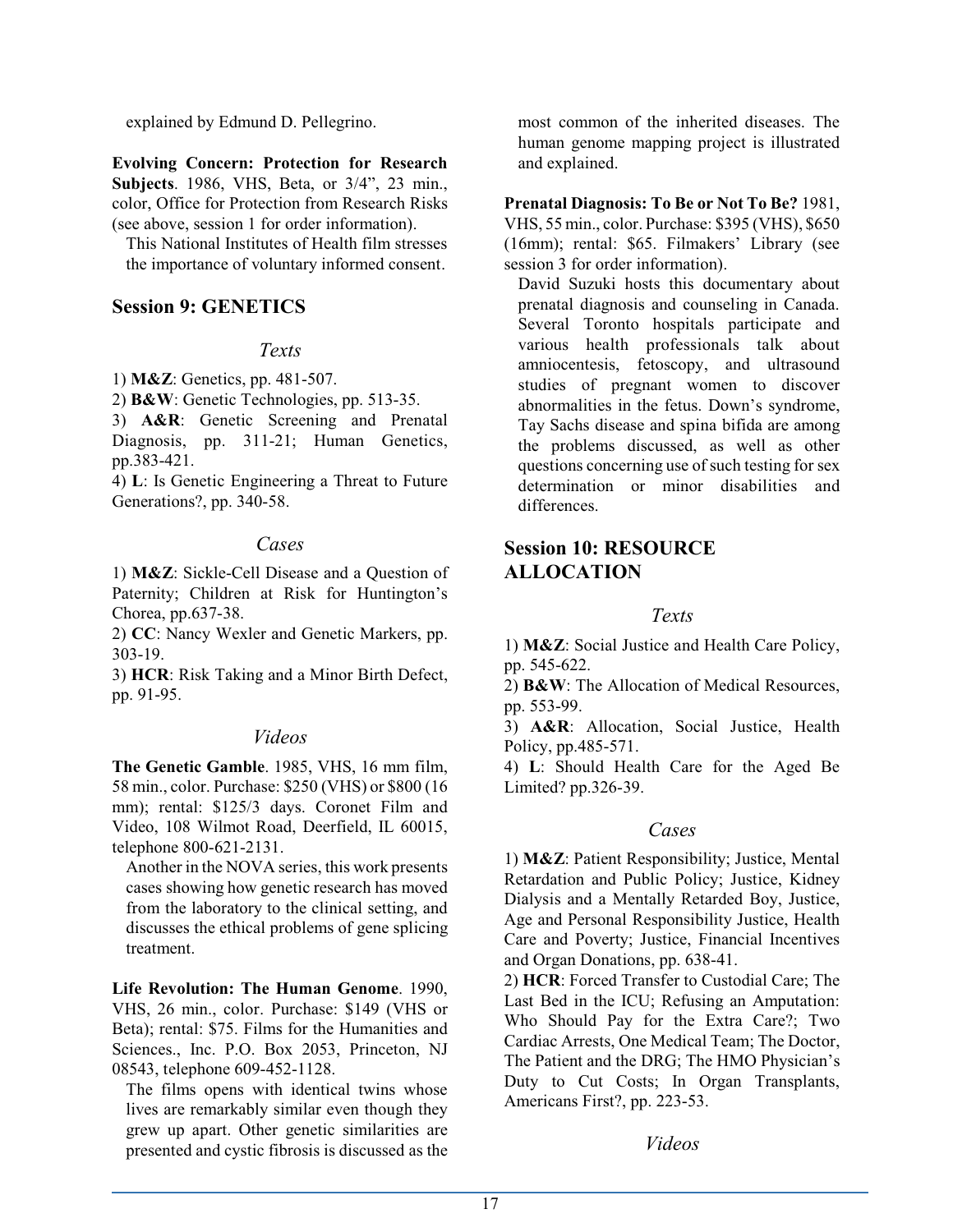**Who Lives, Who Dies, Who Decides. Part 2: Resource Allocation**. 1986, VHS, three 60 min. parts, color. Purchase: \$160; rental: \$50. California Pacific Medical Center, P.O. Box 7999, San Francisco, CA 94120, telephone 415-923-3440.

Ted Koppel moderates a nationwide video teleconference which begins with a brief illustrative drama followed by a panel discussion with Joseph Califano, Barbara Sklar, Samuel Thier and James Todd which includes telephoned questions.

**Discussions in Bioethics: Critical Choice: Allocation of Scarce Resources**. 1986, VHS, 3/4" or 16 mm, approx. 15 min., color. Pyamid Films, (see session 6 for order information).

A hospital's monetary quandary is dramatized; if funds are allocated for a possible liver transplant, what is the impact on other services requested by staff?

**Who Pays for AIDS?** 1989, VHS, Beta, 58 min., color. Purchase: \$300; rental: \$95. (PBS Frontline Series). PBS Video, 1320 Braddock Place, VA 22314, telephone 703-739-5380.

AIDS patients in different American cities are interviewed. Their plight is looked at, highlighting the difficulty each has in receiving health care and obtaining the funds to pay for it.

## **SUPPLEMENTAL READINGS**

*Various religions and culture have different perspectives on bioethical problems that impact health care decisions. The following books provide summaries that may be useful supplements to basic texts in health care ethics.*

#### **CARING AND CURING: HEALTH AND MEDICINE IN THE WESTERN RELIGIOUS TRADITIONS**. Edited by Ronald L. Numbers and Darrel W. Amundsen. New York: Macmillan Pub. Co., 1986.

A compilation of essays on 20 western religions and their perspectives on the nature of wellbeing, sexuality, passages, morality, dignity, madness, healing, caring, suffering, and death from the Park Ridge Center for the Study of Health, Faith and Ethics in Chicago.

**CROSS CULTURAL PERSPECTIVES IN**

**MEDICAL ETHICS: READINGS**. Edited by Robert M. Veatch. Boston: Jones and Bartlett Pubs., 1989.

A collection of codes of ethics and various authors' views on important problems in medical ethics. Provides a broad variety of viewpoints and some brief readings on principles of medical ethics.

Frankena, William K. **ETHICS**. 2nd ed. Englewood Cliffs, NJ: Prentice-Hall, 1973.

Provides a foundation for ethical analysis of medical ethical problems by introducing the basic theories of ethics.

**HEALTH POLICY: ETHICS AND HUMAN V A L U ES— A N I N TE R N A TI O N A L DIALOGUE**. Edited by John H. Bryant and Zbigniew Bankowski. Geneva, Switzerland: Council for International Organizations of Medical Sciences, 1985.

The highlights of the 28th CIOMS Round Table Conference held in Athens, Greece are reported. Five case studies are presented to compare and contrast the international and cultural responses to important ethical dilemmas. Comparisons are also made to the different faiths and their concepts of the meaning of life, suffering and death.

## **SYLLABUS EXCHANGE PROJECT**

In 1985 the National Reference Center for Bioethics Literature at Georgetown University's Kennedy Institute of Ethics established the Syllabus Exchange Project. The goal of the project is to encourage the exchange of ideas regarding curriculum, course materials, and teaching methods for bioethical education. Because the field of bioethics is so interdisciplinary and so few teachers have their formal training in bioethics, many instructors find themselves branching out into unfamiliar literature in diverse fields. As many new courses in biomedical ethics are developed each year, we hope to facilitate the use of bioethical literature by exchanging syllabi. The Syllabus Exchange collection consists of syllabi from a variety of programs ranging from medical, law, and nursing schools and philosophy and religion courses in community and undergraduate colleges to full-fledged graduate bioethics programs. Some